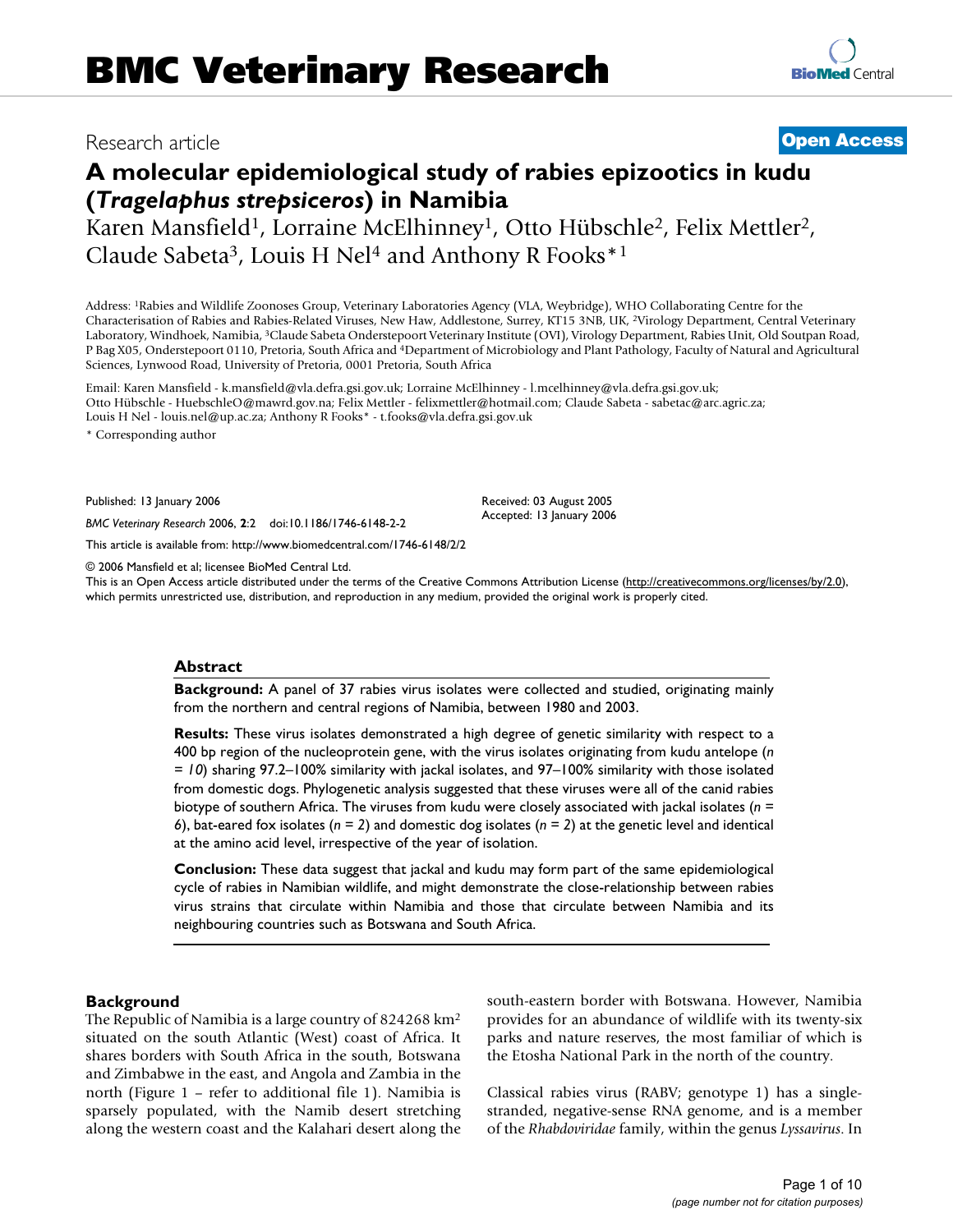



addition to RABV, the lyssaviruses circulating in Africa include Lagos bat virus (genotype 2), Mokola virus (genotype 3) and Duvenhage virus (genotype 4) [1]. Classical rabies viruses circulating in southern Africa can be further sub-divided into two distinct biotypes, canid and viverrid [2]. Monoclonal antibody typing has confirmed the existence of these two distinct groups, with the wildlife-associated mongoose (viverrid) biotype appearing more phylogenetically diverse [2-5]. The canid biotype infects carnivores of the family Canidae, primarily the domestic dog (*Canis familiaris*), jackal (*Canis mesomelas*, the blackbacked jackal) and bat-eared foxes (*Otocyon megalotis*) [5]. The mongoose (viverrid) biotype principally infects the yellow mongoose (*Cynictis penicillata*) which maintains the virus, whereas in reality there is no evidence that true viverrids (such as civets and genets) are maintenance hosts of RABV [5]. Mongoose rabies is likely to have been endemic throughout southern Africa (including Namibia) prior to the advent of canine rabies. Although of importance over the vast area of southern Africa, mongoose rabies is less threatening to human and animal health and is consequently difficult to trace in history [5].

Rabies is a notifiable disease in Namibia [6]. Here, as early as 1887, a disease outbreak among dogs, cattle and other livestock was presumed to be rabies, given the disease symptoms [7,8]. Nevertheless, the first confirmed case

dates back to 1906, to the coastal town of Swakopmund [8]. Rabies is particularly common in the northern parts of Namibia; the Ovambo, Kavango and the Caprivi (bordering on Angola and Zambia), where sporadic reports of rabies (unconfirmed) involving dogs, bovines and humans occurred throughout the latter half of the 1920s. These reports of rabies coincided with reports from the southern parts of neighbouring Angola [1,8]. For example, in Ovamboland, northern Namibia, a number of people died at a Mission Hospital in 1926, with hydrophobia and a history of having been bitten by rabid dogs [9]. By the end of World War II in the 1940s, a rabies epizootic ensued in Angola and Zambia (then Northern Rhodesia) and spread southward into Namibia and Botswana. It is probable that dogs were solely responsible initially, but jackals soon became an important reservoir and remains so at the present time [10]. Thus canine rabies entered Botswana and Namibia during the late 1940s from southern Angola/Zambia [6], and was later found to be phylogenetically different from the endemic mongoose (viverrid) strains previously circulating in these regions [3]. Rabies cycles in the black-backed jackal appeared soon after the introduction of dog rabies in Namibia [11]. Thereafter, with the involvement of jackals, the disease spread southwards, past the Etosha National Park to reach Outjo, then Otjiwarongo and later the capital Windhoek, by 1951 [12]. This canine epizootic continued to spread through Namibia and Botswana and into the northern Transvaal (Republic of South Africa) during the early 1950s, where it spilled over into jackals and bat-eared foxes (*Otocyon megalotis*) [2]. Canid rabies in southern Africa is thought to be derived from a single virus lineage that most probably originated from Europe and may have been introduced into West Africa by slave-trading Europeans, after 1500 AD. Phylogenetically, the viruses capable of maintaining prolonged and independent cycles of disease throughout canid host populations of sub-saharan Africa, particularly domestic dogs, jackals and bat-eared foxes, are strongly linked to the global 'cosmopolitan lineage' of rabies virus strains of European descent [13,14].

By the mid-1970s there was sporadic but endemic rabies throughout most of Namibia, generally with dog and human rabies in the more populous north, jackal and cattle rabies in the central ranching areas and sporadic canid or mongoose rabies in the arid sheep farming areas of the south [1,8].

The unusual occurrence of rabies in the kudu antelope (*Tragelaphus strepsiceros*) was first observed in 1975 near Windhoek. However an epizootic of rabies in these antelopes began to the north in Okahandja district in 1977 and was in the same year that rabies was first confirmed in two kudu in the Etosha National Park. The number of confirmed cases rose steadily throughout 1978–1979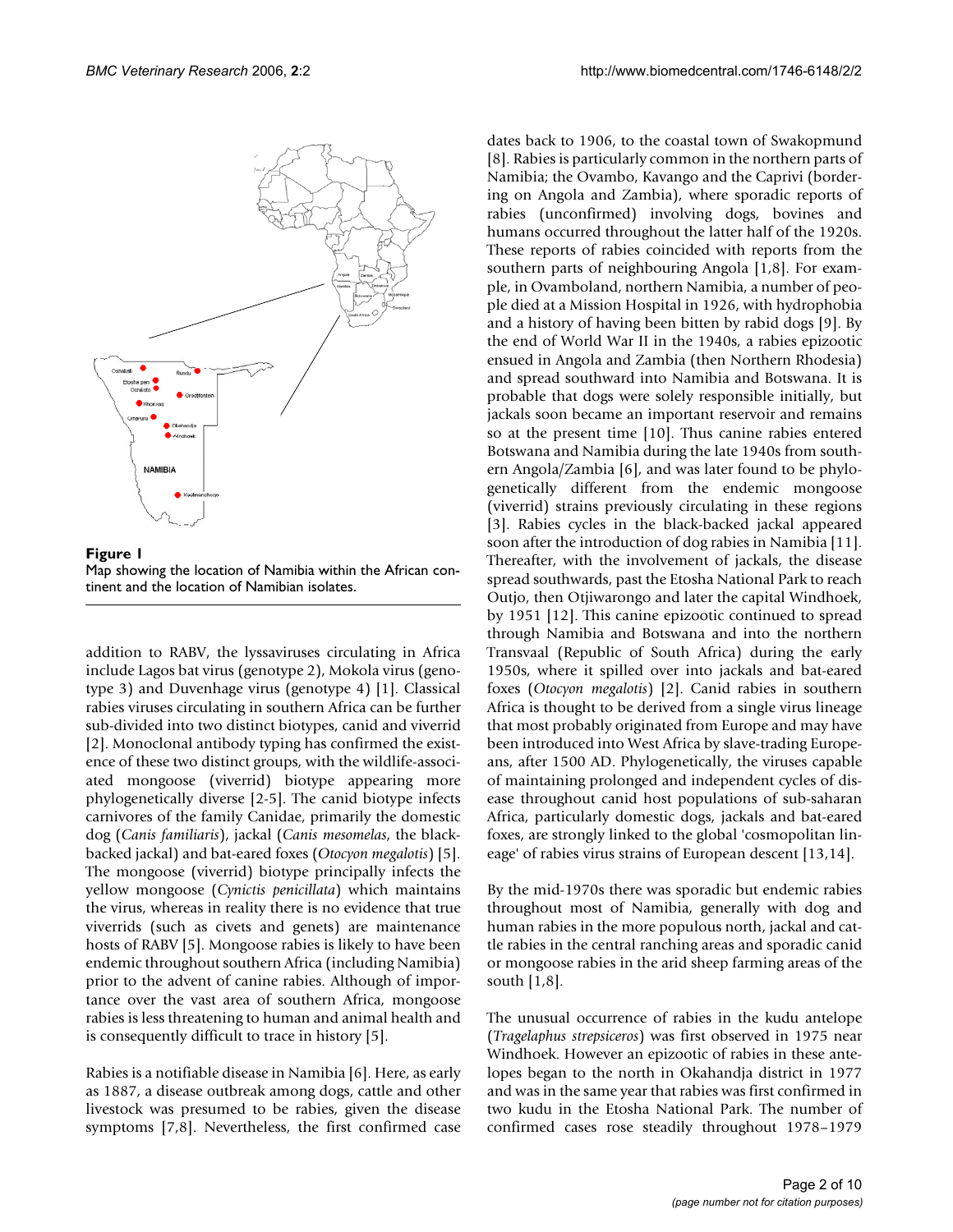[15], spreading westwards along the Swakop River and then north and south during 1978 [8]. The latter part of the epizootic (1983–1984) coincided with the first cases of lions contracting the disease in the Etosha National Park. It is thought that the lions became infected from hunting rabid kudu, as all four reports of rabid lions were from an area of high kudu population density in eastern Etosha [16]. This kudu epizootic peaked in 1980, but had eventually subsided by 1985 [8], by which time it caused an estimated loss of 30–50 000 antelope, or 20% of the population [1]. However, during 2002 there was another substantial outbreak in kudu, where an estimated 2500 animals on more than 81 farms in Namibia died [17]. This outbreak continued into 2003.

The kudu (*Tragelaphus strepsiceros*) is a wild ruminant with spiralling twisted horns, and is generally found in areas of broken rocky terrain where there is easy access to water [8]. In Namibia, the main food source for the kudu is the leaves of *Acacia* species, including *Acacia hereroensis* (Berg thorn), along with a variety of other plants in the savannah woodland [8]. They spend most of the year living in small herds of four to six animals [8] which eat and move together, and have close contact with each other through activities such as mutual grooming [15]. These groups will split up during the breeding season, but will come together again later. Contact between different social groups can occur at watering places, along with the possibility of contact with other species [15]. Farm fencing that is usually effective for cattle and gemsbok does not control the movement of kudu [15], as the kudu can easily jump a 1.2 m fence [8]. The social behaviour of kudu has contributed to the spread of rabies, and it is thought that mouth lesions from the browsing of thorn-bushes may have been a contributing factor due to the presence of RABV in saliva [15].

The kudu epizootics in Namibia have provided an example of non-bite transmission, with horizontal spread between kudus [[18](#page-9-0)], and posed a threat to human health via the game breeding and hunting industries in Namibia. At the time of the 1977–1983 epizootic, kudu constituted more than 60% of the game farming trade, therefore rabies-infected kudu were a threat to both the consumer and hunter of game [15].

Phylogenetic analysis has been a useful tool in the study of rabies epidemiology [19], and will aid in establishing divergence in the RABV isolates being studied throughout the world. In this study, phylogenetic analysis of a partial region of the nucleoprotein gene was undertaken, on a panel of 60 sequences derived from rabies viruses from Namibia ( $n = 37$  from our study;  $n = 3$  from Genbank) and neighbouring countries. The Namibian panel included eleven sequences from kudu, isolated in 1980 (n

 $= 1$ ), 1987 (n = 1, obtained from Genbank) and 2003 (n = 9) at the time of the second kudu epizootic. The aim of this study was to provide an insight into the rabies situation in Namibia, in particular the complex interaction between urban and sylvatic cycles of RABV, and the maintenance of cycles in different species including kudu.

### **Results**

A cohort of 40 Namibian RABV sequences, mainly isolated in the central to northern parts of the country and from a variety of species, but including 11 isolates from kudu antelope, were studied. Cluster analysis of the nucleotide sequence of a 400 bp region of the nucleoprotein gene demonstrated 22 unique sequences. Three of these sequences were obtained for multiple isolates and are represented collectively by groups A-C (Figure 2 – refer to additional file 2).

Strains from the most frequently recovered group (Group A) were geographically located in the northern districts of Grootfontein and Etosha, and contained one virus isolate from kudu, two from jackal and one from a dog from Grootfontein (RV1496, RV1502, RV1509, RV1513), along with three isolates from jackals and one hyena sample from the Etosha National Park (RV1505, RV1506, RV1507, RV1519). However, strains of group A were not restricted to this area. This group also included a single isolate (RV135), which was collected from a kudu in South Africa in 1980.

A second group of identical sequences (Group B) originated from more central regions of Namibia and comprised two isolates from kudu from the Okahandja district (RV1490, RV1493), two isolates from kudu and one from an eland from the Omaruru district (RV1489, RV1491, RV1518), and one isolate from a kudu from Windhoek (RV1488). The jackal group (Group C) contained three isolates from jackals around Windhoek (RV1501, RV1503, RV1504), one from a jackal in the Khorixas district (RV1498) and one from a jackal in the Okahandja district (RV1497). Also demonstrating 100% similarity with respect to this region of the N-gene were two virus isolates from kudu from the neighbouring regions of Windhoek and Okahandja (RV1487, RV1492). Finally, two virus isolates from dogs in the Oshikoto and Oshakati districts (RV1510, RV1511) were also found to share identical sequences. With the exception of RV135, sequences represented by multiple isolates were geographically localised (Figure 1 – refer to additional file 1). The remaining 17 unique sequences represented Namibian isolates collected from kudu, jackal, bat eared foxes, dogs, humans and a single mongoose. The Namibian isolates formed a large diffuse group representing a canid biotype and were closely associated with previously reported Africa 1b isolates [20] (Table 1). The mongoose isolate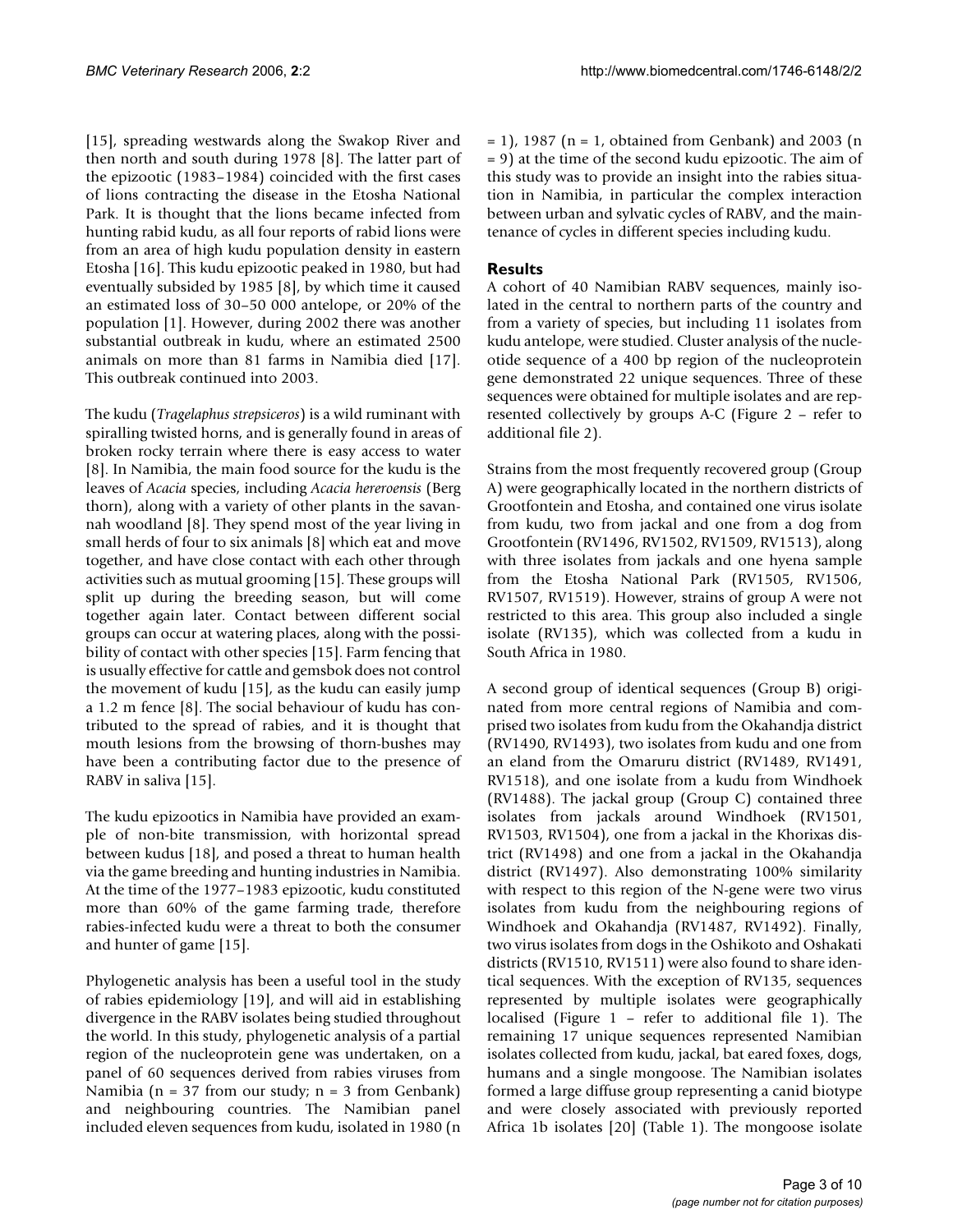

#### Phylogenetic relationship between 60 rabies 400 bp region of the nucleoprotein gene **Figure 2** viruses from Namibia and neighbouring countries in Southern Africa based on a

Phylogenetic relationship between 60 rabies viruses from Namibia and neighbouring countries in Southern Africa based on a 400 bp region of the nucleoprotein gene. A rabies virus isolated from a domestic cat in Botswana was used as an outgroup. Only bootstrap values exceeding 70% are shown.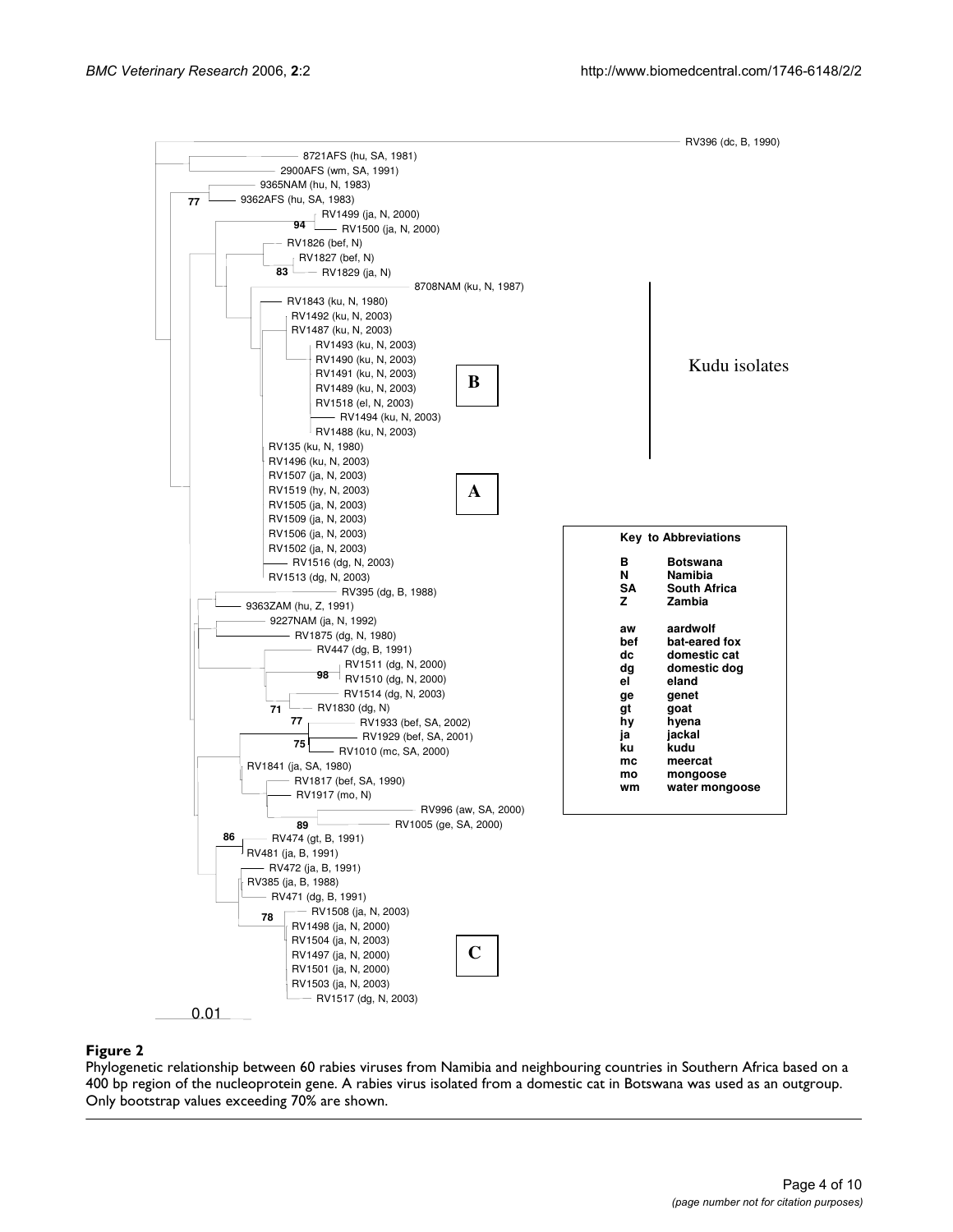| <b>RV385</b><br>R12/9/88<br>Ghanzi<br>Jackal<br>1988<br>AY330733<br><b>Botswana</b><br><b>RV395</b><br>Mochudi<br>Dog<br>1988<br>AY330743<br>R11/8/88<br><b>Botswana</b><br><b>RV396</b><br>R13/12/90<br>Lobatse<br>Domestic cat<br>1990<br>AY330744<br><b>Botswana</b><br><b>RV447</b><br>R16/6/91<br>Maun<br>1991<br>AY330752<br><b>Botswana</b><br>Dog<br><b>RV471</b><br>1991<br>R3/10/91<br>Maun<br>AY330753<br><b>Botswana</b><br>Dog<br><b>RV472</b><br>R4/10/91<br>Maun<br>1991<br>AY330754<br>Botswana<br>Jackal<br><b>RV474</b><br>R7/9/91<br>1991<br>Goat<br>AY330756<br>Botswana<br>Palapye<br><b>RV481</b><br>R2/8/91<br>Jackal<br>1991<br>AY330761<br><b>Botswana</b><br>Orapa<br><b>RV1487</b><br>1380/05/03<br>Namibia<br>Windhoek<br>Kudu<br>2003<br>DO194855<br>2003<br>DO194856<br><b>RV1488</b><br>1383/05/03<br>Namibia<br>Windhoek<br>Kudu<br>Kudu<br><b>RV1489</b><br>Namibia<br>Omaruru<br>2003<br>DO194857<br>1418/05/03<br>2003<br>RV1490<br>Kudu<br>DO194858<br>1715/05/03<br>Namibia<br>Okahandja<br><b>RV1491</b><br>1784/06/03<br>Namibia<br>Omaruru<br>Kudu<br>2003<br>DO194859<br><b>RV1492</b><br>1938/07/03<br>Namibia<br>Kudu<br>2003<br>DO194860<br>Okahandja<br>Kudu<br>2003<br><b>RV1493</b><br>2161/07/03<br>Namibia<br>DO194861<br>Okahandja<br>2003<br><b>RV1494</b><br>2213/07/03<br>Kudu<br>DO194862<br>Namibia<br>Omaruru<br>2003<br><b>RV1496</b><br>3258/10/03<br>Namibia<br>Grootfontein<br>Kudu<br>DO194863<br>2000<br><b>RV1497</b><br>2295/09/00<br>Namibia<br>Okahandja<br><b>Jackal</b><br>DO194864<br>2000<br><b>RV1498</b><br>Namibia<br>Khorixas<br>Jackal<br>DO194865<br>2318/10/00<br><b>RV1499</b><br>Namibia<br>Etosha National Park<br>Jackal<br>2000<br>DO194866<br>2363/10/00<br><b>RV1500</b><br>2000<br>DQ194867<br>2832/11/00<br>Namibia<br>Etosha National Park<br><b>Jackal</b><br><b>RV1501</b><br>Namibia<br>Windhoek<br>Jackal<br>2000<br>DO194868<br>2847/11/00<br>2003<br>RV1502<br>1907/07/03<br>Namibia<br>Grootfontein<br>Jackal<br>DO194869<br>2003<br><b>RV1503</b><br>2141/07/03<br>Namibia<br>Windhoek<br><b>Jackal</b><br>DO194870<br><b>RV1504</b><br>2259/07/03<br>Namibia<br>Windhoek<br><b>Jackal</b><br>2003<br>DO194871<br>2003<br><b>RV1505</b><br>2514/08/03<br>Namibia<br>Etosha National Park<br><b>Jackal</b><br>DO194872<br><b>RV1506</b><br><b>Jackal</b><br>2003<br>DO194873<br>2627/08/03<br>Namibia<br>Etosha National Park<br><b>RV1507</b><br>2643/08/03<br>Namibia<br><b>Etosha National Park</b><br><b>Jackal</b><br>2003<br>DO194874<br>2003<br><b>RV1508</b><br>2702/09/03<br>Namibia<br>Windhoek<br><b>Jackal</b><br>DO194875<br><b>RV1509</b><br>2834/09/03<br>2003<br>DO194876<br>Namibia<br>Grootfontein<br><b>Jackal</b><br><b>RV1510</b><br>2279/09/00<br>Oshikoto<br>2000<br>Namibia<br>Dog<br>DO194877<br>Oshakati<br>2000<br>DO194878<br><b>RV1511</b><br>2329/10/00<br>Namibia<br>Dog<br><b>RV1513</b><br>1711/06/03<br>Namibia<br>Grootfontein<br>2003<br>DO194879<br>Dog<br><b>RV1514</b><br>Rundu<br>2003<br>1714/06/03<br>Namibia<br>Dog<br>DO194880<br>2003<br><b>RV1516</b><br>2001/06/03<br>Namibia<br>Grootfontein<br>DO194881<br>Dog<br><b>RV1517</b><br>2175/06/03<br>Namibia<br>Okahandja<br>Dog<br>2003<br>DO194882<br>Eland<br>2003<br><b>RV1518</b><br>3259/10/03<br>Omaruru<br>DO194883<br>Namibia<br><b>RV1519</b><br>2515/08/03<br>Namibia<br>Etosha<br>2003<br>DO194884<br>Hyena<br><b>RV1826</b><br>NBA <sub>2</sub><br>Namibia<br>Etosha<br>Bat-eared fox<br>NΚ<br>DO194885<br><b>RV1827</b><br>NBA3<br>Namibia<br>Etosha<br>Bat-eared fox<br><b>NK</b><br>DO194886<br><b>RV1829</b><br>NBA5<br>Etosha<br>NΚ<br>Namibia<br>Jackal<br>DO194887<br>NBA6<br><b>NK</b><br><b>RV1830</b><br>Namibia<br>NΚ<br>DO194888<br>Dog<br><b>RV1843</b><br>2693/80<br>Windhoek<br>Kudu<br>1980<br>DO194889<br>Namibia<br><b>RV1875</b><br>993/80<br>1980<br>DO194890<br>Namibia<br>Windhoek<br>Dog<br><b>RV1917</b><br>SK0006<br>NΚ<br>DO194891<br>Namibia<br>Keetmanshoop<br>Mongoose<br>Kudu<br>1987<br>U22632<br>8708NAM<br>8708NAM<br>Namibia<br>NK<br>9227NAM<br>NK<br>1992<br>U22649<br>9227NAM<br>Namibia<br>Jackal<br>9365NAM<br>9365NAM<br>Namibia<br>NΚ<br>Human<br>1983<br>U22859<br><b>RV996</b><br>2000<br>643/00<br>South Africa<br>Namaqualand<br>Aardwolf<br>DO194892<br>RV1005<br>836/00<br>Genet<br>2000<br>DQ194893<br>South Africa<br>N. Cape<br>897/00<br>2000<br><b>RV1010</b><br>South Africa<br>N. Cape<br>Meercat<br>DO194894<br>20/90<br>1990<br><b>RV1817</b><br>South Africa<br>Kernhardt<br>Bat-eared fox<br>DO194895<br><b>RV1841</b><br>1070/80<br>1980<br>South Africa<br>Neudorf<br><b>Jackal</b><br>DO194900<br>RV1929<br>168/01<br>2001<br>DQ19490L<br>South Africa<br>N. Cape<br>Bat-eared fox<br>RV1933<br>756/02<br>South Africa<br>N. Cape<br>Bat-eared fox<br>2002<br>DO194902<br><b>RV135</b><br>947/80<br>1980<br>NΚ<br>Kudu<br>DO194903<br>South Africa<br>1991<br>2900AFS<br>2900AFS<br>South Africa<br>NK<br>Water mongoose<br>U22861<br>8721AFS<br>NK<br>1981<br>U22633<br>8721AFS<br>South Africa<br>Human<br>9362AFS<br>NK<br>1988<br>9362AFS<br>South Africa<br>Human<br>U22860<br>9363ZAM<br>NK<br>1991<br>9363ZAM<br>Zambia<br>Human<br>U22857 | <b>ID Number</b> | Original ref | Country | Location | <b>Species</b> | Year | Genbank |
|------------------------------------------------------------------------------------------------------------------------------------------------------------------------------------------------------------------------------------------------------------------------------------------------------------------------------------------------------------------------------------------------------------------------------------------------------------------------------------------------------------------------------------------------------------------------------------------------------------------------------------------------------------------------------------------------------------------------------------------------------------------------------------------------------------------------------------------------------------------------------------------------------------------------------------------------------------------------------------------------------------------------------------------------------------------------------------------------------------------------------------------------------------------------------------------------------------------------------------------------------------------------------------------------------------------------------------------------------------------------------------------------------------------------------------------------------------------------------------------------------------------------------------------------------------------------------------------------------------------------------------------------------------------------------------------------------------------------------------------------------------------------------------------------------------------------------------------------------------------------------------------------------------------------------------------------------------------------------------------------------------------------------------------------------------------------------------------------------------------------------------------------------------------------------------------------------------------------------------------------------------------------------------------------------------------------------------------------------------------------------------------------------------------------------------------------------------------------------------------------------------------------------------------------------------------------------------------------------------------------------------------------------------------------------------------------------------------------------------------------------------------------------------------------------------------------------------------------------------------------------------------------------------------------------------------------------------------------------------------------------------------------------------------------------------------------------------------------------------------------------------------------------------------------------------------------------------------------------------------------------------------------------------------------------------------------------------------------------------------------------------------------------------------------------------------------------------------------------------------------------------------------------------------------------------------------------------------------------------------------------------------------------------------------------------------------------------------------------------------------------------------------------------------------------------------------------------------------------------------------------------------------------------------------------------------------------------------------------------------------------------------------------------------------------------------------------------------------------------------------------------------------------------------------------------------------------------------------------------------------------------------------------------------------------------------------------------------------------------------------------------------------------------------------------------------------------------------------------------------------------------------------------------------------------------------------------------------------------------------------------------------------------------------------------------------------------------------------------------------------------------------------------------------------------------------------------------------------------------------------------------------------------------------------------------------------------------------------------------------------------------------------------------------------------------------------------------------------------------------------------------------------------------------------------------------------------------------------|------------------|--------------|---------|----------|----------------|------|---------|
|                                                                                                                                                                                                                                                                                                                                                                                                                                                                                                                                                                                                                                                                                                                                                                                                                                                                                                                                                                                                                                                                                                                                                                                                                                                                                                                                                                                                                                                                                                                                                                                                                                                                                                                                                                                                                                                                                                                                                                                                                                                                                                                                                                                                                                                                                                                                                                                                                                                                                                                                                                                                                                                                                                                                                                                                                                                                                                                                                                                                                                                                                                                                                                                                                                                                                                                                                                                                                                                                                                                                                                                                                                                                                                                                                                                                                                                                                                                                                                                                                                                                                                                                                                                                                                                                                                                                                                                                                                                                                                                                                                                                                                                                                                                                                                                                                                                                                                                                                                                                                                                                                                                                                                                                                        |                  |              |         |          |                |      |         |
|                                                                                                                                                                                                                                                                                                                                                                                                                                                                                                                                                                                                                                                                                                                                                                                                                                                                                                                                                                                                                                                                                                                                                                                                                                                                                                                                                                                                                                                                                                                                                                                                                                                                                                                                                                                                                                                                                                                                                                                                                                                                                                                                                                                                                                                                                                                                                                                                                                                                                                                                                                                                                                                                                                                                                                                                                                                                                                                                                                                                                                                                                                                                                                                                                                                                                                                                                                                                                                                                                                                                                                                                                                                                                                                                                                                                                                                                                                                                                                                                                                                                                                                                                                                                                                                                                                                                                                                                                                                                                                                                                                                                                                                                                                                                                                                                                                                                                                                                                                                                                                                                                                                                                                                                                        |                  |              |         |          |                |      |         |
|                                                                                                                                                                                                                                                                                                                                                                                                                                                                                                                                                                                                                                                                                                                                                                                                                                                                                                                                                                                                                                                                                                                                                                                                                                                                                                                                                                                                                                                                                                                                                                                                                                                                                                                                                                                                                                                                                                                                                                                                                                                                                                                                                                                                                                                                                                                                                                                                                                                                                                                                                                                                                                                                                                                                                                                                                                                                                                                                                                                                                                                                                                                                                                                                                                                                                                                                                                                                                                                                                                                                                                                                                                                                                                                                                                                                                                                                                                                                                                                                                                                                                                                                                                                                                                                                                                                                                                                                                                                                                                                                                                                                                                                                                                                                                                                                                                                                                                                                                                                                                                                                                                                                                                                                                        |                  |              |         |          |                |      |         |
|                                                                                                                                                                                                                                                                                                                                                                                                                                                                                                                                                                                                                                                                                                                                                                                                                                                                                                                                                                                                                                                                                                                                                                                                                                                                                                                                                                                                                                                                                                                                                                                                                                                                                                                                                                                                                                                                                                                                                                                                                                                                                                                                                                                                                                                                                                                                                                                                                                                                                                                                                                                                                                                                                                                                                                                                                                                                                                                                                                                                                                                                                                                                                                                                                                                                                                                                                                                                                                                                                                                                                                                                                                                                                                                                                                                                                                                                                                                                                                                                                                                                                                                                                                                                                                                                                                                                                                                                                                                                                                                                                                                                                                                                                                                                                                                                                                                                                                                                                                                                                                                                                                                                                                                                                        |                  |              |         |          |                |      |         |
|                                                                                                                                                                                                                                                                                                                                                                                                                                                                                                                                                                                                                                                                                                                                                                                                                                                                                                                                                                                                                                                                                                                                                                                                                                                                                                                                                                                                                                                                                                                                                                                                                                                                                                                                                                                                                                                                                                                                                                                                                                                                                                                                                                                                                                                                                                                                                                                                                                                                                                                                                                                                                                                                                                                                                                                                                                                                                                                                                                                                                                                                                                                                                                                                                                                                                                                                                                                                                                                                                                                                                                                                                                                                                                                                                                                                                                                                                                                                                                                                                                                                                                                                                                                                                                                                                                                                                                                                                                                                                                                                                                                                                                                                                                                                                                                                                                                                                                                                                                                                                                                                                                                                                                                                                        |                  |              |         |          |                |      |         |
|                                                                                                                                                                                                                                                                                                                                                                                                                                                                                                                                                                                                                                                                                                                                                                                                                                                                                                                                                                                                                                                                                                                                                                                                                                                                                                                                                                                                                                                                                                                                                                                                                                                                                                                                                                                                                                                                                                                                                                                                                                                                                                                                                                                                                                                                                                                                                                                                                                                                                                                                                                                                                                                                                                                                                                                                                                                                                                                                                                                                                                                                                                                                                                                                                                                                                                                                                                                                                                                                                                                                                                                                                                                                                                                                                                                                                                                                                                                                                                                                                                                                                                                                                                                                                                                                                                                                                                                                                                                                                                                                                                                                                                                                                                                                                                                                                                                                                                                                                                                                                                                                                                                                                                                                                        |                  |              |         |          |                |      |         |
|                                                                                                                                                                                                                                                                                                                                                                                                                                                                                                                                                                                                                                                                                                                                                                                                                                                                                                                                                                                                                                                                                                                                                                                                                                                                                                                                                                                                                                                                                                                                                                                                                                                                                                                                                                                                                                                                                                                                                                                                                                                                                                                                                                                                                                                                                                                                                                                                                                                                                                                                                                                                                                                                                                                                                                                                                                                                                                                                                                                                                                                                                                                                                                                                                                                                                                                                                                                                                                                                                                                                                                                                                                                                                                                                                                                                                                                                                                                                                                                                                                                                                                                                                                                                                                                                                                                                                                                                                                                                                                                                                                                                                                                                                                                                                                                                                                                                                                                                                                                                                                                                                                                                                                                                                        |                  |              |         |          |                |      |         |
|                                                                                                                                                                                                                                                                                                                                                                                                                                                                                                                                                                                                                                                                                                                                                                                                                                                                                                                                                                                                                                                                                                                                                                                                                                                                                                                                                                                                                                                                                                                                                                                                                                                                                                                                                                                                                                                                                                                                                                                                                                                                                                                                                                                                                                                                                                                                                                                                                                                                                                                                                                                                                                                                                                                                                                                                                                                                                                                                                                                                                                                                                                                                                                                                                                                                                                                                                                                                                                                                                                                                                                                                                                                                                                                                                                                                                                                                                                                                                                                                                                                                                                                                                                                                                                                                                                                                                                                                                                                                                                                                                                                                                                                                                                                                                                                                                                                                                                                                                                                                                                                                                                                                                                                                                        |                  |              |         |          |                |      |         |
|                                                                                                                                                                                                                                                                                                                                                                                                                                                                                                                                                                                                                                                                                                                                                                                                                                                                                                                                                                                                                                                                                                                                                                                                                                                                                                                                                                                                                                                                                                                                                                                                                                                                                                                                                                                                                                                                                                                                                                                                                                                                                                                                                                                                                                                                                                                                                                                                                                                                                                                                                                                                                                                                                                                                                                                                                                                                                                                                                                                                                                                                                                                                                                                                                                                                                                                                                                                                                                                                                                                                                                                                                                                                                                                                                                                                                                                                                                                                                                                                                                                                                                                                                                                                                                                                                                                                                                                                                                                                                                                                                                                                                                                                                                                                                                                                                                                                                                                                                                                                                                                                                                                                                                                                                        |                  |              |         |          |                |      |         |
|                                                                                                                                                                                                                                                                                                                                                                                                                                                                                                                                                                                                                                                                                                                                                                                                                                                                                                                                                                                                                                                                                                                                                                                                                                                                                                                                                                                                                                                                                                                                                                                                                                                                                                                                                                                                                                                                                                                                                                                                                                                                                                                                                                                                                                                                                                                                                                                                                                                                                                                                                                                                                                                                                                                                                                                                                                                                                                                                                                                                                                                                                                                                                                                                                                                                                                                                                                                                                                                                                                                                                                                                                                                                                                                                                                                                                                                                                                                                                                                                                                                                                                                                                                                                                                                                                                                                                                                                                                                                                                                                                                                                                                                                                                                                                                                                                                                                                                                                                                                                                                                                                                                                                                                                                        |                  |              |         |          |                |      |         |
|                                                                                                                                                                                                                                                                                                                                                                                                                                                                                                                                                                                                                                                                                                                                                                                                                                                                                                                                                                                                                                                                                                                                                                                                                                                                                                                                                                                                                                                                                                                                                                                                                                                                                                                                                                                                                                                                                                                                                                                                                                                                                                                                                                                                                                                                                                                                                                                                                                                                                                                                                                                                                                                                                                                                                                                                                                                                                                                                                                                                                                                                                                                                                                                                                                                                                                                                                                                                                                                                                                                                                                                                                                                                                                                                                                                                                                                                                                                                                                                                                                                                                                                                                                                                                                                                                                                                                                                                                                                                                                                                                                                                                                                                                                                                                                                                                                                                                                                                                                                                                                                                                                                                                                                                                        |                  |              |         |          |                |      |         |
|                                                                                                                                                                                                                                                                                                                                                                                                                                                                                                                                                                                                                                                                                                                                                                                                                                                                                                                                                                                                                                                                                                                                                                                                                                                                                                                                                                                                                                                                                                                                                                                                                                                                                                                                                                                                                                                                                                                                                                                                                                                                                                                                                                                                                                                                                                                                                                                                                                                                                                                                                                                                                                                                                                                                                                                                                                                                                                                                                                                                                                                                                                                                                                                                                                                                                                                                                                                                                                                                                                                                                                                                                                                                                                                                                                                                                                                                                                                                                                                                                                                                                                                                                                                                                                                                                                                                                                                                                                                                                                                                                                                                                                                                                                                                                                                                                                                                                                                                                                                                                                                                                                                                                                                                                        |                  |              |         |          |                |      |         |
|                                                                                                                                                                                                                                                                                                                                                                                                                                                                                                                                                                                                                                                                                                                                                                                                                                                                                                                                                                                                                                                                                                                                                                                                                                                                                                                                                                                                                                                                                                                                                                                                                                                                                                                                                                                                                                                                                                                                                                                                                                                                                                                                                                                                                                                                                                                                                                                                                                                                                                                                                                                                                                                                                                                                                                                                                                                                                                                                                                                                                                                                                                                                                                                                                                                                                                                                                                                                                                                                                                                                                                                                                                                                                                                                                                                                                                                                                                                                                                                                                                                                                                                                                                                                                                                                                                                                                                                                                                                                                                                                                                                                                                                                                                                                                                                                                                                                                                                                                                                                                                                                                                                                                                                                                        |                  |              |         |          |                |      |         |
|                                                                                                                                                                                                                                                                                                                                                                                                                                                                                                                                                                                                                                                                                                                                                                                                                                                                                                                                                                                                                                                                                                                                                                                                                                                                                                                                                                                                                                                                                                                                                                                                                                                                                                                                                                                                                                                                                                                                                                                                                                                                                                                                                                                                                                                                                                                                                                                                                                                                                                                                                                                                                                                                                                                                                                                                                                                                                                                                                                                                                                                                                                                                                                                                                                                                                                                                                                                                                                                                                                                                                                                                                                                                                                                                                                                                                                                                                                                                                                                                                                                                                                                                                                                                                                                                                                                                                                                                                                                                                                                                                                                                                                                                                                                                                                                                                                                                                                                                                                                                                                                                                                                                                                                                                        |                  |              |         |          |                |      |         |
|                                                                                                                                                                                                                                                                                                                                                                                                                                                                                                                                                                                                                                                                                                                                                                                                                                                                                                                                                                                                                                                                                                                                                                                                                                                                                                                                                                                                                                                                                                                                                                                                                                                                                                                                                                                                                                                                                                                                                                                                                                                                                                                                                                                                                                                                                                                                                                                                                                                                                                                                                                                                                                                                                                                                                                                                                                                                                                                                                                                                                                                                                                                                                                                                                                                                                                                                                                                                                                                                                                                                                                                                                                                                                                                                                                                                                                                                                                                                                                                                                                                                                                                                                                                                                                                                                                                                                                                                                                                                                                                                                                                                                                                                                                                                                                                                                                                                                                                                                                                                                                                                                                                                                                                                                        |                  |              |         |          |                |      |         |
|                                                                                                                                                                                                                                                                                                                                                                                                                                                                                                                                                                                                                                                                                                                                                                                                                                                                                                                                                                                                                                                                                                                                                                                                                                                                                                                                                                                                                                                                                                                                                                                                                                                                                                                                                                                                                                                                                                                                                                                                                                                                                                                                                                                                                                                                                                                                                                                                                                                                                                                                                                                                                                                                                                                                                                                                                                                                                                                                                                                                                                                                                                                                                                                                                                                                                                                                                                                                                                                                                                                                                                                                                                                                                                                                                                                                                                                                                                                                                                                                                                                                                                                                                                                                                                                                                                                                                                                                                                                                                                                                                                                                                                                                                                                                                                                                                                                                                                                                                                                                                                                                                                                                                                                                                        |                  |              |         |          |                |      |         |
|                                                                                                                                                                                                                                                                                                                                                                                                                                                                                                                                                                                                                                                                                                                                                                                                                                                                                                                                                                                                                                                                                                                                                                                                                                                                                                                                                                                                                                                                                                                                                                                                                                                                                                                                                                                                                                                                                                                                                                                                                                                                                                                                                                                                                                                                                                                                                                                                                                                                                                                                                                                                                                                                                                                                                                                                                                                                                                                                                                                                                                                                                                                                                                                                                                                                                                                                                                                                                                                                                                                                                                                                                                                                                                                                                                                                                                                                                                                                                                                                                                                                                                                                                                                                                                                                                                                                                                                                                                                                                                                                                                                                                                                                                                                                                                                                                                                                                                                                                                                                                                                                                                                                                                                                                        |                  |              |         |          |                |      |         |
|                                                                                                                                                                                                                                                                                                                                                                                                                                                                                                                                                                                                                                                                                                                                                                                                                                                                                                                                                                                                                                                                                                                                                                                                                                                                                                                                                                                                                                                                                                                                                                                                                                                                                                                                                                                                                                                                                                                                                                                                                                                                                                                                                                                                                                                                                                                                                                                                                                                                                                                                                                                                                                                                                                                                                                                                                                                                                                                                                                                                                                                                                                                                                                                                                                                                                                                                                                                                                                                                                                                                                                                                                                                                                                                                                                                                                                                                                                                                                                                                                                                                                                                                                                                                                                                                                                                                                                                                                                                                                                                                                                                                                                                                                                                                                                                                                                                                                                                                                                                                                                                                                                                                                                                                                        |                  |              |         |          |                |      |         |
|                                                                                                                                                                                                                                                                                                                                                                                                                                                                                                                                                                                                                                                                                                                                                                                                                                                                                                                                                                                                                                                                                                                                                                                                                                                                                                                                                                                                                                                                                                                                                                                                                                                                                                                                                                                                                                                                                                                                                                                                                                                                                                                                                                                                                                                                                                                                                                                                                                                                                                                                                                                                                                                                                                                                                                                                                                                                                                                                                                                                                                                                                                                                                                                                                                                                                                                                                                                                                                                                                                                                                                                                                                                                                                                                                                                                                                                                                                                                                                                                                                                                                                                                                                                                                                                                                                                                                                                                                                                                                                                                                                                                                                                                                                                                                                                                                                                                                                                                                                                                                                                                                                                                                                                                                        |                  |              |         |          |                |      |         |
|                                                                                                                                                                                                                                                                                                                                                                                                                                                                                                                                                                                                                                                                                                                                                                                                                                                                                                                                                                                                                                                                                                                                                                                                                                                                                                                                                                                                                                                                                                                                                                                                                                                                                                                                                                                                                                                                                                                                                                                                                                                                                                                                                                                                                                                                                                                                                                                                                                                                                                                                                                                                                                                                                                                                                                                                                                                                                                                                                                                                                                                                                                                                                                                                                                                                                                                                                                                                                                                                                                                                                                                                                                                                                                                                                                                                                                                                                                                                                                                                                                                                                                                                                                                                                                                                                                                                                                                                                                                                                                                                                                                                                                                                                                                                                                                                                                                                                                                                                                                                                                                                                                                                                                                                                        |                  |              |         |          |                |      |         |
|                                                                                                                                                                                                                                                                                                                                                                                                                                                                                                                                                                                                                                                                                                                                                                                                                                                                                                                                                                                                                                                                                                                                                                                                                                                                                                                                                                                                                                                                                                                                                                                                                                                                                                                                                                                                                                                                                                                                                                                                                                                                                                                                                                                                                                                                                                                                                                                                                                                                                                                                                                                                                                                                                                                                                                                                                                                                                                                                                                                                                                                                                                                                                                                                                                                                                                                                                                                                                                                                                                                                                                                                                                                                                                                                                                                                                                                                                                                                                                                                                                                                                                                                                                                                                                                                                                                                                                                                                                                                                                                                                                                                                                                                                                                                                                                                                                                                                                                                                                                                                                                                                                                                                                                                                        |                  |              |         |          |                |      |         |
|                                                                                                                                                                                                                                                                                                                                                                                                                                                                                                                                                                                                                                                                                                                                                                                                                                                                                                                                                                                                                                                                                                                                                                                                                                                                                                                                                                                                                                                                                                                                                                                                                                                                                                                                                                                                                                                                                                                                                                                                                                                                                                                                                                                                                                                                                                                                                                                                                                                                                                                                                                                                                                                                                                                                                                                                                                                                                                                                                                                                                                                                                                                                                                                                                                                                                                                                                                                                                                                                                                                                                                                                                                                                                                                                                                                                                                                                                                                                                                                                                                                                                                                                                                                                                                                                                                                                                                                                                                                                                                                                                                                                                                                                                                                                                                                                                                                                                                                                                                                                                                                                                                                                                                                                                        |                  |              |         |          |                |      |         |
|                                                                                                                                                                                                                                                                                                                                                                                                                                                                                                                                                                                                                                                                                                                                                                                                                                                                                                                                                                                                                                                                                                                                                                                                                                                                                                                                                                                                                                                                                                                                                                                                                                                                                                                                                                                                                                                                                                                                                                                                                                                                                                                                                                                                                                                                                                                                                                                                                                                                                                                                                                                                                                                                                                                                                                                                                                                                                                                                                                                                                                                                                                                                                                                                                                                                                                                                                                                                                                                                                                                                                                                                                                                                                                                                                                                                                                                                                                                                                                                                                                                                                                                                                                                                                                                                                                                                                                                                                                                                                                                                                                                                                                                                                                                                                                                                                                                                                                                                                                                                                                                                                                                                                                                                                        |                  |              |         |          |                |      |         |
|                                                                                                                                                                                                                                                                                                                                                                                                                                                                                                                                                                                                                                                                                                                                                                                                                                                                                                                                                                                                                                                                                                                                                                                                                                                                                                                                                                                                                                                                                                                                                                                                                                                                                                                                                                                                                                                                                                                                                                                                                                                                                                                                                                                                                                                                                                                                                                                                                                                                                                                                                                                                                                                                                                                                                                                                                                                                                                                                                                                                                                                                                                                                                                                                                                                                                                                                                                                                                                                                                                                                                                                                                                                                                                                                                                                                                                                                                                                                                                                                                                                                                                                                                                                                                                                                                                                                                                                                                                                                                                                                                                                                                                                                                                                                                                                                                                                                                                                                                                                                                                                                                                                                                                                                                        |                  |              |         |          |                |      |         |
|                                                                                                                                                                                                                                                                                                                                                                                                                                                                                                                                                                                                                                                                                                                                                                                                                                                                                                                                                                                                                                                                                                                                                                                                                                                                                                                                                                                                                                                                                                                                                                                                                                                                                                                                                                                                                                                                                                                                                                                                                                                                                                                                                                                                                                                                                                                                                                                                                                                                                                                                                                                                                                                                                                                                                                                                                                                                                                                                                                                                                                                                                                                                                                                                                                                                                                                                                                                                                                                                                                                                                                                                                                                                                                                                                                                                                                                                                                                                                                                                                                                                                                                                                                                                                                                                                                                                                                                                                                                                                                                                                                                                                                                                                                                                                                                                                                                                                                                                                                                                                                                                                                                                                                                                                        |                  |              |         |          |                |      |         |
|                                                                                                                                                                                                                                                                                                                                                                                                                                                                                                                                                                                                                                                                                                                                                                                                                                                                                                                                                                                                                                                                                                                                                                                                                                                                                                                                                                                                                                                                                                                                                                                                                                                                                                                                                                                                                                                                                                                                                                                                                                                                                                                                                                                                                                                                                                                                                                                                                                                                                                                                                                                                                                                                                                                                                                                                                                                                                                                                                                                                                                                                                                                                                                                                                                                                                                                                                                                                                                                                                                                                                                                                                                                                                                                                                                                                                                                                                                                                                                                                                                                                                                                                                                                                                                                                                                                                                                                                                                                                                                                                                                                                                                                                                                                                                                                                                                                                                                                                                                                                                                                                                                                                                                                                                        |                  |              |         |          |                |      |         |
|                                                                                                                                                                                                                                                                                                                                                                                                                                                                                                                                                                                                                                                                                                                                                                                                                                                                                                                                                                                                                                                                                                                                                                                                                                                                                                                                                                                                                                                                                                                                                                                                                                                                                                                                                                                                                                                                                                                                                                                                                                                                                                                                                                                                                                                                                                                                                                                                                                                                                                                                                                                                                                                                                                                                                                                                                                                                                                                                                                                                                                                                                                                                                                                                                                                                                                                                                                                                                                                                                                                                                                                                                                                                                                                                                                                                                                                                                                                                                                                                                                                                                                                                                                                                                                                                                                                                                                                                                                                                                                                                                                                                                                                                                                                                                                                                                                                                                                                                                                                                                                                                                                                                                                                                                        |                  |              |         |          |                |      |         |
|                                                                                                                                                                                                                                                                                                                                                                                                                                                                                                                                                                                                                                                                                                                                                                                                                                                                                                                                                                                                                                                                                                                                                                                                                                                                                                                                                                                                                                                                                                                                                                                                                                                                                                                                                                                                                                                                                                                                                                                                                                                                                                                                                                                                                                                                                                                                                                                                                                                                                                                                                                                                                                                                                                                                                                                                                                                                                                                                                                                                                                                                                                                                                                                                                                                                                                                                                                                                                                                                                                                                                                                                                                                                                                                                                                                                                                                                                                                                                                                                                                                                                                                                                                                                                                                                                                                                                                                                                                                                                                                                                                                                                                                                                                                                                                                                                                                                                                                                                                                                                                                                                                                                                                                                                        |                  |              |         |          |                |      |         |
|                                                                                                                                                                                                                                                                                                                                                                                                                                                                                                                                                                                                                                                                                                                                                                                                                                                                                                                                                                                                                                                                                                                                                                                                                                                                                                                                                                                                                                                                                                                                                                                                                                                                                                                                                                                                                                                                                                                                                                                                                                                                                                                                                                                                                                                                                                                                                                                                                                                                                                                                                                                                                                                                                                                                                                                                                                                                                                                                                                                                                                                                                                                                                                                                                                                                                                                                                                                                                                                                                                                                                                                                                                                                                                                                                                                                                                                                                                                                                                                                                                                                                                                                                                                                                                                                                                                                                                                                                                                                                                                                                                                                                                                                                                                                                                                                                                                                                                                                                                                                                                                                                                                                                                                                                        |                  |              |         |          |                |      |         |
|                                                                                                                                                                                                                                                                                                                                                                                                                                                                                                                                                                                                                                                                                                                                                                                                                                                                                                                                                                                                                                                                                                                                                                                                                                                                                                                                                                                                                                                                                                                                                                                                                                                                                                                                                                                                                                                                                                                                                                                                                                                                                                                                                                                                                                                                                                                                                                                                                                                                                                                                                                                                                                                                                                                                                                                                                                                                                                                                                                                                                                                                                                                                                                                                                                                                                                                                                                                                                                                                                                                                                                                                                                                                                                                                                                                                                                                                                                                                                                                                                                                                                                                                                                                                                                                                                                                                                                                                                                                                                                                                                                                                                                                                                                                                                                                                                                                                                                                                                                                                                                                                                                                                                                                                                        |                  |              |         |          |                |      |         |
|                                                                                                                                                                                                                                                                                                                                                                                                                                                                                                                                                                                                                                                                                                                                                                                                                                                                                                                                                                                                                                                                                                                                                                                                                                                                                                                                                                                                                                                                                                                                                                                                                                                                                                                                                                                                                                                                                                                                                                                                                                                                                                                                                                                                                                                                                                                                                                                                                                                                                                                                                                                                                                                                                                                                                                                                                                                                                                                                                                                                                                                                                                                                                                                                                                                                                                                                                                                                                                                                                                                                                                                                                                                                                                                                                                                                                                                                                                                                                                                                                                                                                                                                                                                                                                                                                                                                                                                                                                                                                                                                                                                                                                                                                                                                                                                                                                                                                                                                                                                                                                                                                                                                                                                                                        |                  |              |         |          |                |      |         |
|                                                                                                                                                                                                                                                                                                                                                                                                                                                                                                                                                                                                                                                                                                                                                                                                                                                                                                                                                                                                                                                                                                                                                                                                                                                                                                                                                                                                                                                                                                                                                                                                                                                                                                                                                                                                                                                                                                                                                                                                                                                                                                                                                                                                                                                                                                                                                                                                                                                                                                                                                                                                                                                                                                                                                                                                                                                                                                                                                                                                                                                                                                                                                                                                                                                                                                                                                                                                                                                                                                                                                                                                                                                                                                                                                                                                                                                                                                                                                                                                                                                                                                                                                                                                                                                                                                                                                                                                                                                                                                                                                                                                                                                                                                                                                                                                                                                                                                                                                                                                                                                                                                                                                                                                                        |                  |              |         |          |                |      |         |
|                                                                                                                                                                                                                                                                                                                                                                                                                                                                                                                                                                                                                                                                                                                                                                                                                                                                                                                                                                                                                                                                                                                                                                                                                                                                                                                                                                                                                                                                                                                                                                                                                                                                                                                                                                                                                                                                                                                                                                                                                                                                                                                                                                                                                                                                                                                                                                                                                                                                                                                                                                                                                                                                                                                                                                                                                                                                                                                                                                                                                                                                                                                                                                                                                                                                                                                                                                                                                                                                                                                                                                                                                                                                                                                                                                                                                                                                                                                                                                                                                                                                                                                                                                                                                                                                                                                                                                                                                                                                                                                                                                                                                                                                                                                                                                                                                                                                                                                                                                                                                                                                                                                                                                                                                        |                  |              |         |          |                |      |         |
|                                                                                                                                                                                                                                                                                                                                                                                                                                                                                                                                                                                                                                                                                                                                                                                                                                                                                                                                                                                                                                                                                                                                                                                                                                                                                                                                                                                                                                                                                                                                                                                                                                                                                                                                                                                                                                                                                                                                                                                                                                                                                                                                                                                                                                                                                                                                                                                                                                                                                                                                                                                                                                                                                                                                                                                                                                                                                                                                                                                                                                                                                                                                                                                                                                                                                                                                                                                                                                                                                                                                                                                                                                                                                                                                                                                                                                                                                                                                                                                                                                                                                                                                                                                                                                                                                                                                                                                                                                                                                                                                                                                                                                                                                                                                                                                                                                                                                                                                                                                                                                                                                                                                                                                                                        |                  |              |         |          |                |      |         |
|                                                                                                                                                                                                                                                                                                                                                                                                                                                                                                                                                                                                                                                                                                                                                                                                                                                                                                                                                                                                                                                                                                                                                                                                                                                                                                                                                                                                                                                                                                                                                                                                                                                                                                                                                                                                                                                                                                                                                                                                                                                                                                                                                                                                                                                                                                                                                                                                                                                                                                                                                                                                                                                                                                                                                                                                                                                                                                                                                                                                                                                                                                                                                                                                                                                                                                                                                                                                                                                                                                                                                                                                                                                                                                                                                                                                                                                                                                                                                                                                                                                                                                                                                                                                                                                                                                                                                                                                                                                                                                                                                                                                                                                                                                                                                                                                                                                                                                                                                                                                                                                                                                                                                                                                                        |                  |              |         |          |                |      |         |
|                                                                                                                                                                                                                                                                                                                                                                                                                                                                                                                                                                                                                                                                                                                                                                                                                                                                                                                                                                                                                                                                                                                                                                                                                                                                                                                                                                                                                                                                                                                                                                                                                                                                                                                                                                                                                                                                                                                                                                                                                                                                                                                                                                                                                                                                                                                                                                                                                                                                                                                                                                                                                                                                                                                                                                                                                                                                                                                                                                                                                                                                                                                                                                                                                                                                                                                                                                                                                                                                                                                                                                                                                                                                                                                                                                                                                                                                                                                                                                                                                                                                                                                                                                                                                                                                                                                                                                                                                                                                                                                                                                                                                                                                                                                                                                                                                                                                                                                                                                                                                                                                                                                                                                                                                        |                  |              |         |          |                |      |         |
|                                                                                                                                                                                                                                                                                                                                                                                                                                                                                                                                                                                                                                                                                                                                                                                                                                                                                                                                                                                                                                                                                                                                                                                                                                                                                                                                                                                                                                                                                                                                                                                                                                                                                                                                                                                                                                                                                                                                                                                                                                                                                                                                                                                                                                                                                                                                                                                                                                                                                                                                                                                                                                                                                                                                                                                                                                                                                                                                                                                                                                                                                                                                                                                                                                                                                                                                                                                                                                                                                                                                                                                                                                                                                                                                                                                                                                                                                                                                                                                                                                                                                                                                                                                                                                                                                                                                                                                                                                                                                                                                                                                                                                                                                                                                                                                                                                                                                                                                                                                                                                                                                                                                                                                                                        |                  |              |         |          |                |      |         |
|                                                                                                                                                                                                                                                                                                                                                                                                                                                                                                                                                                                                                                                                                                                                                                                                                                                                                                                                                                                                                                                                                                                                                                                                                                                                                                                                                                                                                                                                                                                                                                                                                                                                                                                                                                                                                                                                                                                                                                                                                                                                                                                                                                                                                                                                                                                                                                                                                                                                                                                                                                                                                                                                                                                                                                                                                                                                                                                                                                                                                                                                                                                                                                                                                                                                                                                                                                                                                                                                                                                                                                                                                                                                                                                                                                                                                                                                                                                                                                                                                                                                                                                                                                                                                                                                                                                                                                                                                                                                                                                                                                                                                                                                                                                                                                                                                                                                                                                                                                                                                                                                                                                                                                                                                        |                  |              |         |          |                |      |         |
|                                                                                                                                                                                                                                                                                                                                                                                                                                                                                                                                                                                                                                                                                                                                                                                                                                                                                                                                                                                                                                                                                                                                                                                                                                                                                                                                                                                                                                                                                                                                                                                                                                                                                                                                                                                                                                                                                                                                                                                                                                                                                                                                                                                                                                                                                                                                                                                                                                                                                                                                                                                                                                                                                                                                                                                                                                                                                                                                                                                                                                                                                                                                                                                                                                                                                                                                                                                                                                                                                                                                                                                                                                                                                                                                                                                                                                                                                                                                                                                                                                                                                                                                                                                                                                                                                                                                                                                                                                                                                                                                                                                                                                                                                                                                                                                                                                                                                                                                                                                                                                                                                                                                                                                                                        |                  |              |         |          |                |      |         |
|                                                                                                                                                                                                                                                                                                                                                                                                                                                                                                                                                                                                                                                                                                                                                                                                                                                                                                                                                                                                                                                                                                                                                                                                                                                                                                                                                                                                                                                                                                                                                                                                                                                                                                                                                                                                                                                                                                                                                                                                                                                                                                                                                                                                                                                                                                                                                                                                                                                                                                                                                                                                                                                                                                                                                                                                                                                                                                                                                                                                                                                                                                                                                                                                                                                                                                                                                                                                                                                                                                                                                                                                                                                                                                                                                                                                                                                                                                                                                                                                                                                                                                                                                                                                                                                                                                                                                                                                                                                                                                                                                                                                                                                                                                                                                                                                                                                                                                                                                                                                                                                                                                                                                                                                                        |                  |              |         |          |                |      |         |
|                                                                                                                                                                                                                                                                                                                                                                                                                                                                                                                                                                                                                                                                                                                                                                                                                                                                                                                                                                                                                                                                                                                                                                                                                                                                                                                                                                                                                                                                                                                                                                                                                                                                                                                                                                                                                                                                                                                                                                                                                                                                                                                                                                                                                                                                                                                                                                                                                                                                                                                                                                                                                                                                                                                                                                                                                                                                                                                                                                                                                                                                                                                                                                                                                                                                                                                                                                                                                                                                                                                                                                                                                                                                                                                                                                                                                                                                                                                                                                                                                                                                                                                                                                                                                                                                                                                                                                                                                                                                                                                                                                                                                                                                                                                                                                                                                                                                                                                                                                                                                                                                                                                                                                                                                        |                  |              |         |          |                |      |         |
|                                                                                                                                                                                                                                                                                                                                                                                                                                                                                                                                                                                                                                                                                                                                                                                                                                                                                                                                                                                                                                                                                                                                                                                                                                                                                                                                                                                                                                                                                                                                                                                                                                                                                                                                                                                                                                                                                                                                                                                                                                                                                                                                                                                                                                                                                                                                                                                                                                                                                                                                                                                                                                                                                                                                                                                                                                                                                                                                                                                                                                                                                                                                                                                                                                                                                                                                                                                                                                                                                                                                                                                                                                                                                                                                                                                                                                                                                                                                                                                                                                                                                                                                                                                                                                                                                                                                                                                                                                                                                                                                                                                                                                                                                                                                                                                                                                                                                                                                                                                                                                                                                                                                                                                                                        |                  |              |         |          |                |      |         |
|                                                                                                                                                                                                                                                                                                                                                                                                                                                                                                                                                                                                                                                                                                                                                                                                                                                                                                                                                                                                                                                                                                                                                                                                                                                                                                                                                                                                                                                                                                                                                                                                                                                                                                                                                                                                                                                                                                                                                                                                                                                                                                                                                                                                                                                                                                                                                                                                                                                                                                                                                                                                                                                                                                                                                                                                                                                                                                                                                                                                                                                                                                                                                                                                                                                                                                                                                                                                                                                                                                                                                                                                                                                                                                                                                                                                                                                                                                                                                                                                                                                                                                                                                                                                                                                                                                                                                                                                                                                                                                                                                                                                                                                                                                                                                                                                                                                                                                                                                                                                                                                                                                                                                                                                                        |                  |              |         |          |                |      |         |
|                                                                                                                                                                                                                                                                                                                                                                                                                                                                                                                                                                                                                                                                                                                                                                                                                                                                                                                                                                                                                                                                                                                                                                                                                                                                                                                                                                                                                                                                                                                                                                                                                                                                                                                                                                                                                                                                                                                                                                                                                                                                                                                                                                                                                                                                                                                                                                                                                                                                                                                                                                                                                                                                                                                                                                                                                                                                                                                                                                                                                                                                                                                                                                                                                                                                                                                                                                                                                                                                                                                                                                                                                                                                                                                                                                                                                                                                                                                                                                                                                                                                                                                                                                                                                                                                                                                                                                                                                                                                                                                                                                                                                                                                                                                                                                                                                                                                                                                                                                                                                                                                                                                                                                                                                        |                  |              |         |          |                |      |         |
|                                                                                                                                                                                                                                                                                                                                                                                                                                                                                                                                                                                                                                                                                                                                                                                                                                                                                                                                                                                                                                                                                                                                                                                                                                                                                                                                                                                                                                                                                                                                                                                                                                                                                                                                                                                                                                                                                                                                                                                                                                                                                                                                                                                                                                                                                                                                                                                                                                                                                                                                                                                                                                                                                                                                                                                                                                                                                                                                                                                                                                                                                                                                                                                                                                                                                                                                                                                                                                                                                                                                                                                                                                                                                                                                                                                                                                                                                                                                                                                                                                                                                                                                                                                                                                                                                                                                                                                                                                                                                                                                                                                                                                                                                                                                                                                                                                                                                                                                                                                                                                                                                                                                                                                                                        |                  |              |         |          |                |      |         |
|                                                                                                                                                                                                                                                                                                                                                                                                                                                                                                                                                                                                                                                                                                                                                                                                                                                                                                                                                                                                                                                                                                                                                                                                                                                                                                                                                                                                                                                                                                                                                                                                                                                                                                                                                                                                                                                                                                                                                                                                                                                                                                                                                                                                                                                                                                                                                                                                                                                                                                                                                                                                                                                                                                                                                                                                                                                                                                                                                                                                                                                                                                                                                                                                                                                                                                                                                                                                                                                                                                                                                                                                                                                                                                                                                                                                                                                                                                                                                                                                                                                                                                                                                                                                                                                                                                                                                                                                                                                                                                                                                                                                                                                                                                                                                                                                                                                                                                                                                                                                                                                                                                                                                                                                                        |                  |              |         |          |                |      |         |
|                                                                                                                                                                                                                                                                                                                                                                                                                                                                                                                                                                                                                                                                                                                                                                                                                                                                                                                                                                                                                                                                                                                                                                                                                                                                                                                                                                                                                                                                                                                                                                                                                                                                                                                                                                                                                                                                                                                                                                                                                                                                                                                                                                                                                                                                                                                                                                                                                                                                                                                                                                                                                                                                                                                                                                                                                                                                                                                                                                                                                                                                                                                                                                                                                                                                                                                                                                                                                                                                                                                                                                                                                                                                                                                                                                                                                                                                                                                                                                                                                                                                                                                                                                                                                                                                                                                                                                                                                                                                                                                                                                                                                                                                                                                                                                                                                                                                                                                                                                                                                                                                                                                                                                                                                        |                  |              |         |          |                |      |         |
|                                                                                                                                                                                                                                                                                                                                                                                                                                                                                                                                                                                                                                                                                                                                                                                                                                                                                                                                                                                                                                                                                                                                                                                                                                                                                                                                                                                                                                                                                                                                                                                                                                                                                                                                                                                                                                                                                                                                                                                                                                                                                                                                                                                                                                                                                                                                                                                                                                                                                                                                                                                                                                                                                                                                                                                                                                                                                                                                                                                                                                                                                                                                                                                                                                                                                                                                                                                                                                                                                                                                                                                                                                                                                                                                                                                                                                                                                                                                                                                                                                                                                                                                                                                                                                                                                                                                                                                                                                                                                                                                                                                                                                                                                                                                                                                                                                                                                                                                                                                                                                                                                                                                                                                                                        |                  |              |         |          |                |      |         |
|                                                                                                                                                                                                                                                                                                                                                                                                                                                                                                                                                                                                                                                                                                                                                                                                                                                                                                                                                                                                                                                                                                                                                                                                                                                                                                                                                                                                                                                                                                                                                                                                                                                                                                                                                                                                                                                                                                                                                                                                                                                                                                                                                                                                                                                                                                                                                                                                                                                                                                                                                                                                                                                                                                                                                                                                                                                                                                                                                                                                                                                                                                                                                                                                                                                                                                                                                                                                                                                                                                                                                                                                                                                                                                                                                                                                                                                                                                                                                                                                                                                                                                                                                                                                                                                                                                                                                                                                                                                                                                                                                                                                                                                                                                                                                                                                                                                                                                                                                                                                                                                                                                                                                                                                                        |                  |              |         |          |                |      |         |
|                                                                                                                                                                                                                                                                                                                                                                                                                                                                                                                                                                                                                                                                                                                                                                                                                                                                                                                                                                                                                                                                                                                                                                                                                                                                                                                                                                                                                                                                                                                                                                                                                                                                                                                                                                                                                                                                                                                                                                                                                                                                                                                                                                                                                                                                                                                                                                                                                                                                                                                                                                                                                                                                                                                                                                                                                                                                                                                                                                                                                                                                                                                                                                                                                                                                                                                                                                                                                                                                                                                                                                                                                                                                                                                                                                                                                                                                                                                                                                                                                                                                                                                                                                                                                                                                                                                                                                                                                                                                                                                                                                                                                                                                                                                                                                                                                                                                                                                                                                                                                                                                                                                                                                                                                        |                  |              |         |          |                |      |         |
|                                                                                                                                                                                                                                                                                                                                                                                                                                                                                                                                                                                                                                                                                                                                                                                                                                                                                                                                                                                                                                                                                                                                                                                                                                                                                                                                                                                                                                                                                                                                                                                                                                                                                                                                                                                                                                                                                                                                                                                                                                                                                                                                                                                                                                                                                                                                                                                                                                                                                                                                                                                                                                                                                                                                                                                                                                                                                                                                                                                                                                                                                                                                                                                                                                                                                                                                                                                                                                                                                                                                                                                                                                                                                                                                                                                                                                                                                                                                                                                                                                                                                                                                                                                                                                                                                                                                                                                                                                                                                                                                                                                                                                                                                                                                                                                                                                                                                                                                                                                                                                                                                                                                                                                                                        |                  |              |         |          |                |      |         |
|                                                                                                                                                                                                                                                                                                                                                                                                                                                                                                                                                                                                                                                                                                                                                                                                                                                                                                                                                                                                                                                                                                                                                                                                                                                                                                                                                                                                                                                                                                                                                                                                                                                                                                                                                                                                                                                                                                                                                                                                                                                                                                                                                                                                                                                                                                                                                                                                                                                                                                                                                                                                                                                                                                                                                                                                                                                                                                                                                                                                                                                                                                                                                                                                                                                                                                                                                                                                                                                                                                                                                                                                                                                                                                                                                                                                                                                                                                                                                                                                                                                                                                                                                                                                                                                                                                                                                                                                                                                                                                                                                                                                                                                                                                                                                                                                                                                                                                                                                                                                                                                                                                                                                                                                                        |                  |              |         |          |                |      |         |
|                                                                                                                                                                                                                                                                                                                                                                                                                                                                                                                                                                                                                                                                                                                                                                                                                                                                                                                                                                                                                                                                                                                                                                                                                                                                                                                                                                                                                                                                                                                                                                                                                                                                                                                                                                                                                                                                                                                                                                                                                                                                                                                                                                                                                                                                                                                                                                                                                                                                                                                                                                                                                                                                                                                                                                                                                                                                                                                                                                                                                                                                                                                                                                                                                                                                                                                                                                                                                                                                                                                                                                                                                                                                                                                                                                                                                                                                                                                                                                                                                                                                                                                                                                                                                                                                                                                                                                                                                                                                                                                                                                                                                                                                                                                                                                                                                                                                                                                                                                                                                                                                                                                                                                                                                        |                  |              |         |          |                |      |         |
|                                                                                                                                                                                                                                                                                                                                                                                                                                                                                                                                                                                                                                                                                                                                                                                                                                                                                                                                                                                                                                                                                                                                                                                                                                                                                                                                                                                                                                                                                                                                                                                                                                                                                                                                                                                                                                                                                                                                                                                                                                                                                                                                                                                                                                                                                                                                                                                                                                                                                                                                                                                                                                                                                                                                                                                                                                                                                                                                                                                                                                                                                                                                                                                                                                                                                                                                                                                                                                                                                                                                                                                                                                                                                                                                                                                                                                                                                                                                                                                                                                                                                                                                                                                                                                                                                                                                                                                                                                                                                                                                                                                                                                                                                                                                                                                                                                                                                                                                                                                                                                                                                                                                                                                                                        |                  |              |         |          |                |      |         |
|                                                                                                                                                                                                                                                                                                                                                                                                                                                                                                                                                                                                                                                                                                                                                                                                                                                                                                                                                                                                                                                                                                                                                                                                                                                                                                                                                                                                                                                                                                                                                                                                                                                                                                                                                                                                                                                                                                                                                                                                                                                                                                                                                                                                                                                                                                                                                                                                                                                                                                                                                                                                                                                                                                                                                                                                                                                                                                                                                                                                                                                                                                                                                                                                                                                                                                                                                                                                                                                                                                                                                                                                                                                                                                                                                                                                                                                                                                                                                                                                                                                                                                                                                                                                                                                                                                                                                                                                                                                                                                                                                                                                                                                                                                                                                                                                                                                                                                                                                                                                                                                                                                                                                                                                                        |                  |              |         |          |                |      |         |
|                                                                                                                                                                                                                                                                                                                                                                                                                                                                                                                                                                                                                                                                                                                                                                                                                                                                                                                                                                                                                                                                                                                                                                                                                                                                                                                                                                                                                                                                                                                                                                                                                                                                                                                                                                                                                                                                                                                                                                                                                                                                                                                                                                                                                                                                                                                                                                                                                                                                                                                                                                                                                                                                                                                                                                                                                                                                                                                                                                                                                                                                                                                                                                                                                                                                                                                                                                                                                                                                                                                                                                                                                                                                                                                                                                                                                                                                                                                                                                                                                                                                                                                                                                                                                                                                                                                                                                                                                                                                                                                                                                                                                                                                                                                                                                                                                                                                                                                                                                                                                                                                                                                                                                                                                        |                  |              |         |          |                |      |         |
|                                                                                                                                                                                                                                                                                                                                                                                                                                                                                                                                                                                                                                                                                                                                                                                                                                                                                                                                                                                                                                                                                                                                                                                                                                                                                                                                                                                                                                                                                                                                                                                                                                                                                                                                                                                                                                                                                                                                                                                                                                                                                                                                                                                                                                                                                                                                                                                                                                                                                                                                                                                                                                                                                                                                                                                                                                                                                                                                                                                                                                                                                                                                                                                                                                                                                                                                                                                                                                                                                                                                                                                                                                                                                                                                                                                                                                                                                                                                                                                                                                                                                                                                                                                                                                                                                                                                                                                                                                                                                                                                                                                                                                                                                                                                                                                                                                                                                                                                                                                                                                                                                                                                                                                                                        |                  |              |         |          |                |      |         |
|                                                                                                                                                                                                                                                                                                                                                                                                                                                                                                                                                                                                                                                                                                                                                                                                                                                                                                                                                                                                                                                                                                                                                                                                                                                                                                                                                                                                                                                                                                                                                                                                                                                                                                                                                                                                                                                                                                                                                                                                                                                                                                                                                                                                                                                                                                                                                                                                                                                                                                                                                                                                                                                                                                                                                                                                                                                                                                                                                                                                                                                                                                                                                                                                                                                                                                                                                                                                                                                                                                                                                                                                                                                                                                                                                                                                                                                                                                                                                                                                                                                                                                                                                                                                                                                                                                                                                                                                                                                                                                                                                                                                                                                                                                                                                                                                                                                                                                                                                                                                                                                                                                                                                                                                                        |                  |              |         |          |                |      |         |
|                                                                                                                                                                                                                                                                                                                                                                                                                                                                                                                                                                                                                                                                                                                                                                                                                                                                                                                                                                                                                                                                                                                                                                                                                                                                                                                                                                                                                                                                                                                                                                                                                                                                                                                                                                                                                                                                                                                                                                                                                                                                                                                                                                                                                                                                                                                                                                                                                                                                                                                                                                                                                                                                                                                                                                                                                                                                                                                                                                                                                                                                                                                                                                                                                                                                                                                                                                                                                                                                                                                                                                                                                                                                                                                                                                                                                                                                                                                                                                                                                                                                                                                                                                                                                                                                                                                                                                                                                                                                                                                                                                                                                                                                                                                                                                                                                                                                                                                                                                                                                                                                                                                                                                                                                        |                  |              |         |          |                |      |         |
|                                                                                                                                                                                                                                                                                                                                                                                                                                                                                                                                                                                                                                                                                                                                                                                                                                                                                                                                                                                                                                                                                                                                                                                                                                                                                                                                                                                                                                                                                                                                                                                                                                                                                                                                                                                                                                                                                                                                                                                                                                                                                                                                                                                                                                                                                                                                                                                                                                                                                                                                                                                                                                                                                                                                                                                                                                                                                                                                                                                                                                                                                                                                                                                                                                                                                                                                                                                                                                                                                                                                                                                                                                                                                                                                                                                                                                                                                                                                                                                                                                                                                                                                                                                                                                                                                                                                                                                                                                                                                                                                                                                                                                                                                                                                                                                                                                                                                                                                                                                                                                                                                                                                                                                                                        |                  |              |         |          |                |      |         |
|                                                                                                                                                                                                                                                                                                                                                                                                                                                                                                                                                                                                                                                                                                                                                                                                                                                                                                                                                                                                                                                                                                                                                                                                                                                                                                                                                                                                                                                                                                                                                                                                                                                                                                                                                                                                                                                                                                                                                                                                                                                                                                                                                                                                                                                                                                                                                                                                                                                                                                                                                                                                                                                                                                                                                                                                                                                                                                                                                                                                                                                                                                                                                                                                                                                                                                                                                                                                                                                                                                                                                                                                                                                                                                                                                                                                                                                                                                                                                                                                                                                                                                                                                                                                                                                                                                                                                                                                                                                                                                                                                                                                                                                                                                                                                                                                                                                                                                                                                                                                                                                                                                                                                                                                                        |                  |              |         |          |                |      |         |
|                                                                                                                                                                                                                                                                                                                                                                                                                                                                                                                                                                                                                                                                                                                                                                                                                                                                                                                                                                                                                                                                                                                                                                                                                                                                                                                                                                                                                                                                                                                                                                                                                                                                                                                                                                                                                                                                                                                                                                                                                                                                                                                                                                                                                                                                                                                                                                                                                                                                                                                                                                                                                                                                                                                                                                                                                                                                                                                                                                                                                                                                                                                                                                                                                                                                                                                                                                                                                                                                                                                                                                                                                                                                                                                                                                                                                                                                                                                                                                                                                                                                                                                                                                                                                                                                                                                                                                                                                                                                                                                                                                                                                                                                                                                                                                                                                                                                                                                                                                                                                                                                                                                                                                                                                        |                  |              |         |          |                |      |         |

#### **Table 1: Rabies viruses included in the phylogenetic analysis**

Key: NK: not known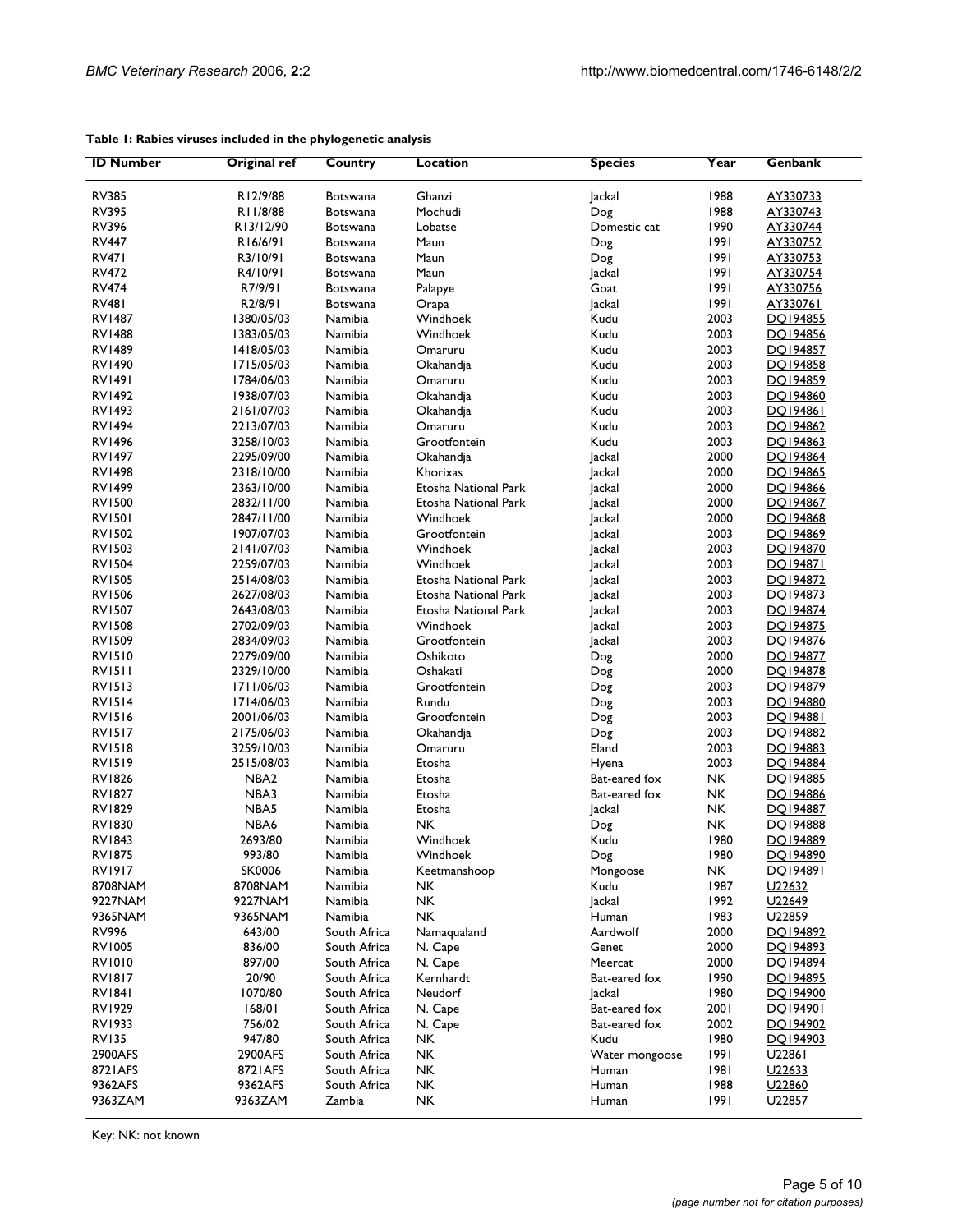(RV1917), collected from Keetmanshoop in Southern Namibia, was more similar to bat-eared fox isolates from South Africa than to the other Namibian isolates or to the previously designated mongoose biotype isolate RV396 (Figure 2 – refer to additional file 2).

The phylogenetic relationships between the Namibian rabies virus isolates and those from neighbouring countries for the 400 bp region of the N-gene are shown with isolate RV396 included as an outgroup (Figure 2 – refer to additional file 2). Urban and sylvatic Namibian isolates were not resolved into two clear groups in the tree. Indeed dog and jackal isolates were distributed throughout the Namibian group. A discrete cluster of domestic dog isolates (RV1830, RV1514, RV447, RV395, RV1875, RV1510 and RV1511) may represent an urban cycle, however, this group does not have full bootstrap support and includes a single jackal isolate (9227NAM).

The Namibian isolates are seen to cluster in two groups, however, the resolution of these groups is not supported by bootstrap analysis. The upper group comprised sequences from all of the kudu, 8 jackals, 2 dogs, 2 bateared foxes, an eland and a hyena. With the exception of the kudu isolate from South Africa (RV135), all of these isolates originated from Namibia. With the exception of RV1500 and RV1499, all of the isolates in the upper cluster had identical deduced amino acid sequences in the 400 bp region.

Unlike all other species analysed in this study, all of the virus isolates from kudu clustered together (Figure 2 – refer to additional file 2). Isolates from species such as jackals and domestic dogs were dispersed throughout the tree. Five of the kudu isolates from Central Namibia (Group B) shared 100% sequence similarity with an isolate from eland antelope (RV1518) from Omaruru suggesting that the kudu and eland hosts of this viral strain originate from a similar geographical area in Namibia, and are involved in the same epidemiological cycle (Figure 1 – refer to additional file 1). Kudu isolates from the most recent epizootic are closely related to two earlier (1980) isolates obtained from kudu near Windhoek, Namibia (RV1843) and South Africa (RV135). Grouping closely (but more distantly) was a kudu rabies isolate from 1987 (8708NAM). The lower group comprises several clusters representing various isolates from Botswana and South Africa along with more discrete clusters of jackals and domestic dogs from Namibia. Of the five domestic dog viruses within this group, suggestive of an urban cycle, four were isolated from dogs in northernmost parts of Namibia (RV1510, RV1511, RV1514, RV1830), whilst the fifth was identified in a dog in Maun, in Botswana (RV447). These cases are clearly related and probably indicate a dissemination event related to the transport of companion animals. This group also contains another dog from Windhoek in Namibia (RV1875), and a dog from Mochudi in neighbouring Botswana (RV395). Interestingly, the six isolates from Namibian jackals (Group C, RV1508) and one from a Namibian dog (RV1517), are closely related to a cohort of isolates from Botswana from jackals (RV385, RV472, RV481), domestic goats (RV474, RV475), a dog (RV471) and a cow (RV386). These data demonstrate the dispersion of closely-related canid viruses within Namibia and neighbouring Botswana.

A jackal isolate (RV1841) is the most similar of the South Africa Group to the Namibian and Botswanan canid isolates demonstrating again the close relationship between isolates from neighbouring countries due to the movement of such species. The mongoose species responsible for isolate RV1917 has not been identified but it is most likely to have been a yellow mongoose, which is commonly found in the Southern Namibian region of Keetmanshoop. The spillover of canid biotype into mongoose hosts is also demonstrated by the inclusion of the South African water mongoose isolate (2900AFS) (Figure 2 – refer to additional file 2).

Dendrograms generated for the partial G-gene (nucleotide co-ordinates 3375–3974) and N-gene analyses were congruent (data not shown). Furthermore, phylogenetic analysis of the concatenated sequence (1000 bp) yielded no significant improvements in terms of either the bootstrap values or topography (data not shown). Phylogenetic analyses of the dataset using either the maximum likelihood (DNAML) or parsimony (DNAPARS) programmes within the PHYLIP package did not improve the resolution of isolates or demonstrate significant differences in topography or bootstrap support (data not shown) which lends support to the co-existence of closely related urban and sylvatic rabies cycles in Southern Africa.

#### **Discussion**

The molecular sequence and phylogenetic analysis of the Namibian rabies virus isolates described here, has demonstrated a high degree of similarity between isolates originating from different species, emphasising clearly the ease of transfer of RABV throughout Namibian wildlife, and between wildlife and domesticated species.

The demonstration of two epidemiological cycles of RABV circulating in southern Africa is well documented. Within the canid biotype of RABV there appears to exist two epidemiological cycles [21]; an urban (canid) cycle within the domestic dog population, and a wildlife (or sylvatic) cycle which occurs among the jackal, kudu and bat-eared fox populations. Interestingly, the isolates from mongooses (*Viverridae*) have been shown to be phylogenetically distinct from the canid biotype [3]. Our data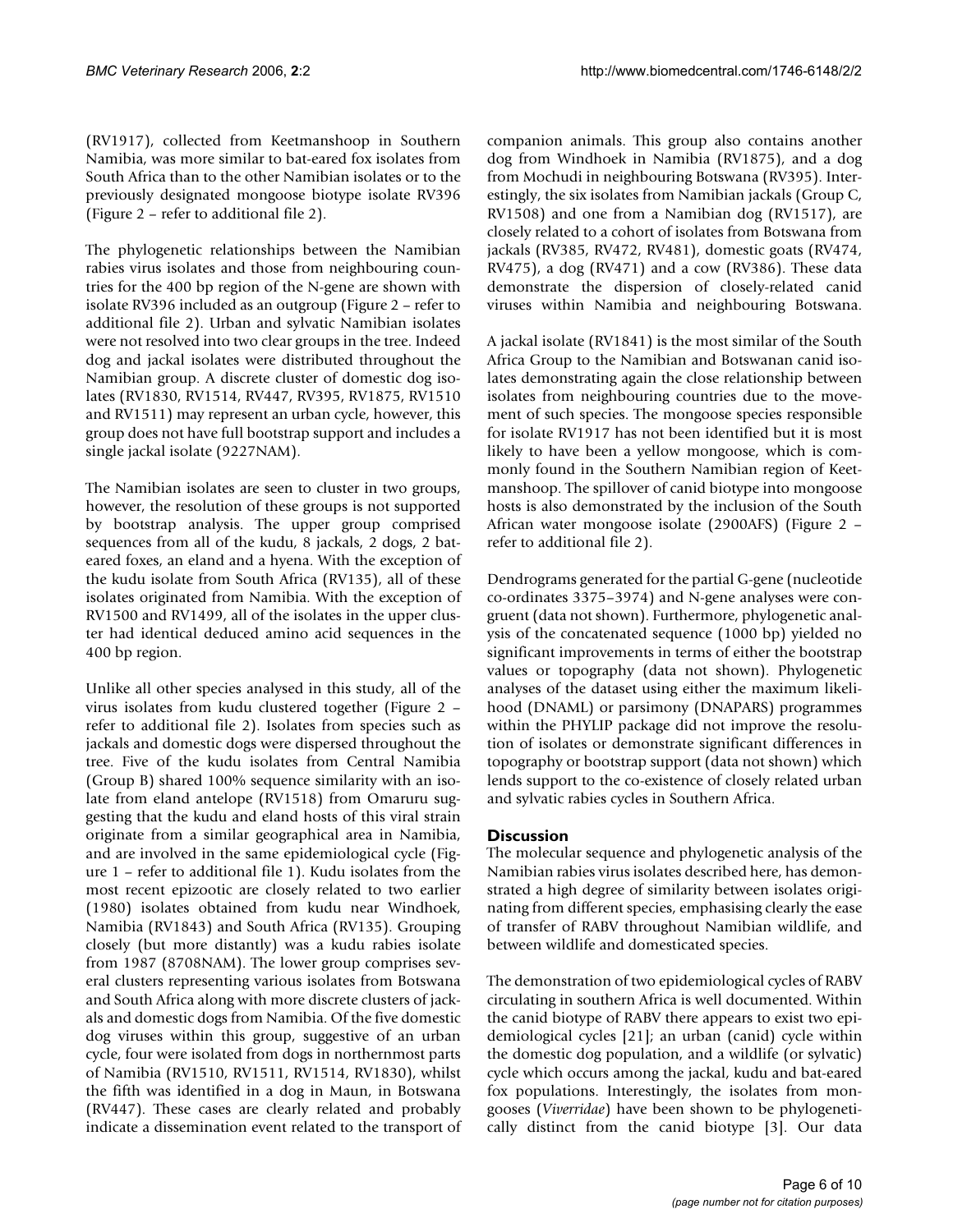provides further evidence for the existence of these two cycles in Namibia. However, urban and sylvatic isolates were not fully resolved on our tree, which indicates that the wildlife and urban cycles of RABV existing in Namibia are closely-related. Indeed, our data suggests that canid isolates from Namibia, South Africa, Botswana and Zambia form a single diffuse group representing both urban and sylvatic cycles which interact with each other and may have a recent common ancestor. The propensity of certain strains of RABV to survive may be host-dependant, and it has been suggested that the evolution of viruses may reflect that of the host species [5]. This may lead to the suggestion that the kudu clade simply indicates a host switch or host range expansion unique to a particular lineage of RABV, as the passage of viruses within different host species may enhance the evolution of the viruses when they are being cycled among a number of different host species [5]. However, although the process of recombination can aid the generation and spread of advantageous genotypes (natural selection), it has previously been shown that recombination is unlikely in negativesense RNA viruses such as RABV [22].

A number of clinical signs have been observed in kudu infected with RABV, the most common of which is loss of fear [23]. An infected kudu often appears completely oblivious to its surroundings; it loses its fear of both domestic animals and man, and has often been observed walking into houses and garages and even approaching vehicles. This may explain a likely route of transmission and infection of the two dogs with a sylvatic strain of RABV; the dogs may have bitten or licked the dead or dying kudu. A larger data set may determine the nature of the domestic dog isolates (RV1513 and RV1516) in what would otherwise be a cluster of sylvatic isolates. However, the addition of more viruses may provide further evidence of a common urban and sylvatic canine rabies cycle observed in previous studies [3,21]. Previous work has suggested that the cycles of RABV are maintained in the jackal population, and that dog cases result from fights with rabid jackals [6]. Although the jackal is not a domesticated species, when infected with RABV it can appear 'tame' and is commonly observed around watering places where it can attack cattle, domestic animals and humans [21]. It is clear that jackal and dog rabies cycles are closely linked to such an extent that the likelihood of jackals sustaining independent rabies cycles remains a controversial issue. These data confirm however, the interconnected nature of dog and jackal rabies cycles in southern Africa.

RABV clearly poses a threat to human and animal health in Namibia and throughout the African continent, as demonstrated by the similarity between viruses from neighbouring countries. The highest population density in Namibia is located in the north of the country, where

there are many dogs and little wildlife. In this region, rabies is detected mainly in dogs, and poses a threat to human and bovine health [6]. According to OIE figures, and excluding kudu data, cases of animal rabies in Namibia have been increasing gradually, with 123 in 2000, 153 in 2001, 162 in 2002 and 214 reported cases in 2003 [17]. This increase in cases of canid rabies in the north of Namibia has continued to escalate in 2004 and 2005 and constitutes, at the present time, an increasingly serious problem of human and animal health in northern to central Namibia, for which urgent control actions are required to prevent human fatalities. During 2003, most of these cases were recorded in domestic dogs, cattle and wildlife. The majority of reported cases in Namibia are found in the central stock-ranching region, where human population density is low, and wildlife plentiful [6]. In this region of large commercial farms, most cases are found in cattle and the black-backed jackal, and appear to follow a seasonal pattern, with an increase in cases in all species from June to November. During these months, rainfall is low and animals have to increase their home range in the search for water and food [6].

During the years preceding the 1977–1983 rabies epizootic in kudu, above-average rainfall and abundant growth of vegetation made Namibia a very favourable environment for kudu and the population had greatly increased [8]. Furthermore, farmers had exterminated many large predators of the kudu because they also killed livestock, and there was little hunting of the kudu due to the preservation of the species for 'trophy-hunting' tourism. All of these factors contributed towards a large overpopulation of kudu in Namibia [8], which further assisted the spread of the epizootic. During the epizootic, severe drought conditions may have forced the kudu to move further north in the search for more plentiful supplies of food and water [8], which caused further dissemination of the disease.

Our analysis confirms that the RABV strains that infected the kudu population during both epizootics was of the canid biotype. This biotype however, was phylogenetically distinguishable from the group of viruses isolated from *Herpestidae* such as the yellow mongoose [3]. The earlier epizootic in kudu was most likely initiated by a jackal bite, as peaks of rabies incidence in kudu and cattle coincided with peaks in jackals, although the incidence in kudu appeared to far exceed that in jackals [8]. Furthermore, our results suggest that the jackal and kudu share the same epidemiological cycle of rabies in Namibian wildlife, and that the probable source of infection in the later 2002 epizootic was from the canid biotype most probably the black-backed jackal or perhaps the domestic dog, as genetic analysis grouped these species most closely with the kudu. Although the jackal is the most likely can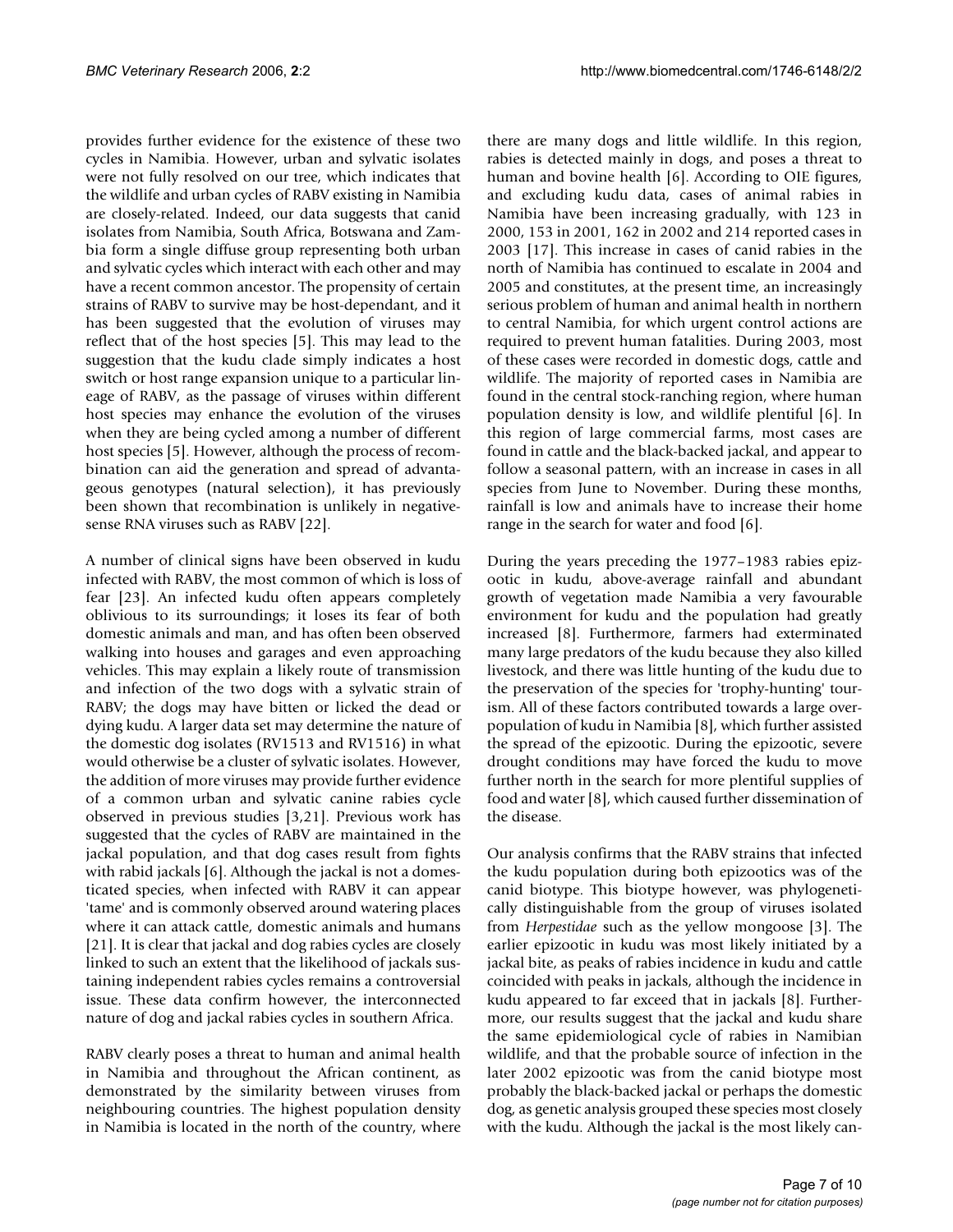didate, from a behavioural and ecological point of view, bat-eared foxes are considered an ideal vector for the transmission of RABV [24]. However, although our results show two bat-eared foxes from Etosha (RV1826, RV1827) also grouping with the kudu, they are not clustering as closely to the kudu as the dogs or jackals so are less likely to be the source of infection.

The high degree of similarity among the kudu isolates suggests that once RABV enters this species it spreads rapidly through the population with little interaction with other species. The kudu population then appears to maintain its own cycle of RABV infection. Epizootic observations at the time of the kudu outbreak suggest a horizontal spread of RABV throughout the species, particularly as the only other wild herbivore affected was the eland [23]. The number of confirmed cases, the rate of propagation and the size of the area affected suggest that it would have been impossible for such a large number of cases to have been caused by other species such as the jackal or mongoose. The outbreak of RABV in kudu was an epidemiological rare event, and any reasons as to why rabies was maintained within the kudu population are purely speculative. Since the kudu are not a naturally aggressive species, this would suggest that the spread of virus throughout the population was by non-bite transmission, and the horizontal spread of RABV from kudu to kudu via a non-bite route has previously been suggested [15]; indeed studies have shown that kudu are highly susceptible to oral and/or nasal infection, with infected kudu often having a high concentration of virus in their saliva [[18](#page-9-0)]. Kudu commonly receive mouth lesions from grazing on the thorny acacia plants, which are the first trees to bud in spring. Grazing kudu can leave saliva deposits on the acacia plants, which may contain RABV if the animal is infected. The thorns of the acacias are inconspicuous, but can cause severe wounds which provide a prime route of entry for the virus [8]. Unlike other species, kudu are social-leaf eaters, often browsing the same plant together [25], and providing an easy mode of transmission. Subsequently, we postulate that this is also the most likely route of virus transmission from kudu to kudu during the latter 2002 epizootic in Namibia.

This theory is however, not exclusive. An alternative hypothesis for the non-bite route of transmission of RABV throughout the kudu population has been suggested. Kudu live in small herds which remain together, moving and feeding at the time and living in relatively close contact [8]. One of the most common symptoms of a rabies infection in kudu is the production of continuous copious amounts of saliva [8]. Mutual grooming is common in animals which exist in small close groups, so a kudu attempting to lick a dead or dying RABV-infected kudu could potentially come into contact with infected saliva,

which is then transmitted to the healthy kudu through any thorn lesions in the mouth. It is likely that the transmission cycle could be maintained by a combination of these proposed hypothetical routes. In addition, with the initial introduction from a canine cycle into a kudu cycle, secondary kudus may also become infected by a victim animal through the licking of an open wound which has retained infected saliva obtained from attack by a rabid animal (such as a jackal). This theory is similar to that applied to mongooses which live in communal burrows and are thought to transmit RABV by the salivary gland route [5].

Our data suggest that the isolates studied show a high degree of genetic similarity between a range of species and geographical locations and demonstrates how closelyrelated the RABV strains circulating in Namibia are to those from neighbouring countries such as Botswana and South Africa.

#### **Conclusion**

The epidemiological cycles (urban and sylvatic) of RABV circulating throughout the countries of southern Africa are complex, with a large number of vector species and the existence of at least two distinct biotypes of RABV (mongoose and canid). Different species appear to maintain their own cycles of infection, such as that by non-bite transmission seen in the kudu during the epizootics. Our data suggests that jackal and kudu may form part of the same epidemiological cycle of rabies in Namibian wildlife. The canid biotype is now highly established throughout southern Africa. This makes any control programme difficult to implement, due to the large variation in species and habitat. We believe that rabies is highly prevalent and widespread in southern Africa and that the disease poses a continual threat to a large variety of wildlife species, to livestock and to human health.

#### **Methods**

#### *Viral isolates*

A panel of thirty-seven viruses isolated from kudu (*Tragelaphus strepsiceros*), black-backed jackal (*Canis mesomelas*), domestic dog (*Canis familiaris*), eland (*Taurotragus oryx*), bat-eared fox (*Otocyon megalotis*), mongoose and hyena (*Crocuta crocuta*) between 1980 and 2003 were sequenced (Table 1). With the exception of the mongoose isolate (RV1917), the viruses were isolated from host species from a wide area in the northern and central regions of Namibia (Figure 1 – refer to additional file 1, Table 1). One kudu isolate was collected in Namibia, in 1980, during the first epizootic. Nine kudu isolates were obtained in 2003, at the time of the second epizootic.

Previously published RABV nucleotide sequences from Namibia ( $n = 3$ ) and the neighbouring countries of Bot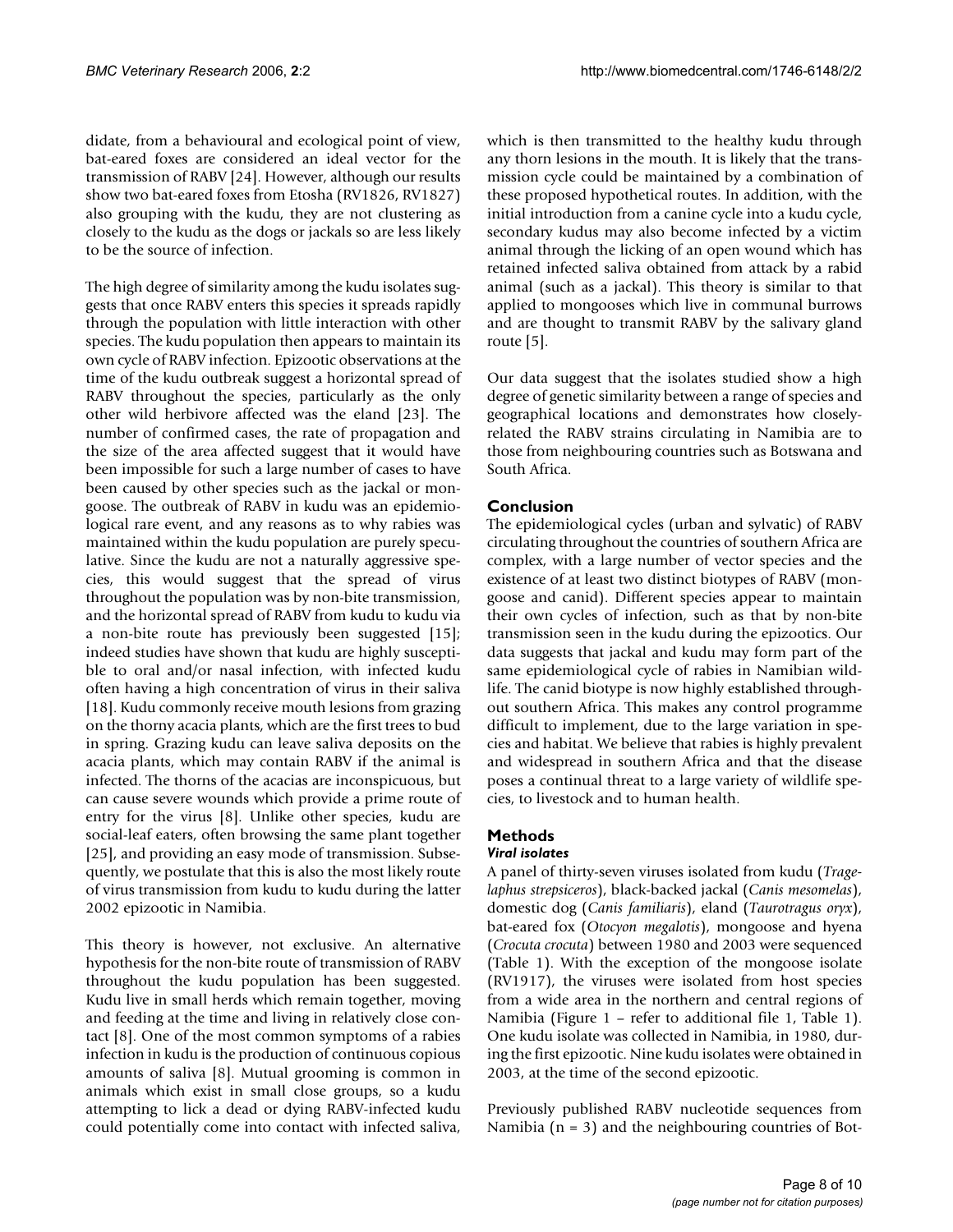swana, Zambia and South Africa were also included in the analysis (Table 1). A domestic cat isolate from Botswana (RV396), previously designated as belonging to the viverrid (mongoose) biotype was included as an outgroup (Table 1).

#### *Extraction of RNA*

RNA was extracted using TRIzol® (Invitrogen) following the manufacturer's instructions, and resuspended in HPLC purified water (Sigma Aldrich). RNA was then diluted to 1 µg/µl in HPLC water, and stored at -80C.

#### *RT-PCR and sequencing*

Reverse transcription and polymerase chain reaction were performed as described previously [4] using the combination of primers JW12, JW6 DPL, JW6 M and JW6 E. PCR cycling was as described previously [26]. Positive reactions produced a 606 base pair (bp) fragment, corresponding to position 55 – 660 of the nucleoprotein gene.

PCR products were purified using the QIAquick™ PCR Purification Kit, and sequenced in both directions using either the Big Dye Kit (Applied Biosystems), or the Beckman QuickStart kit (Beckman-Coulter), with primers at  $3.2$  pmole/ $\mu$ l. Forward sequences were produced with primer JW12, whereas reverse sequences were obtained using either JW6 DPL or JW6 UNI (CARTTVGCRCA-CATYTTRTG).

#### *Phylogenetic analysis*

Nucleotide sequences were edited to 400 bp using the DNAstar programme (DNAstar Inc. Madison, USA). Multiple sequence alignments were generated using the Clustal W programme [27] and the transition-transversion ratio (2.73) was estimated using the Puzzle programme (Version 4.0.2) [28]. The data set was analysed using the DNAdist (maximum likelihood parameter) and Neighbour Joining programmes within the PHYLIP package [29]. For comparison the dataset was also analysed using the DNAML and DNAPARS programmes within the PHYLIP package. Bootstrap re-sampling with 1000 replicates using the Seqboot, DNAdist and Neighbour programmes provided confidence limits for the constructed phylogenies, and the consensus tree was generated within the Consense programme. The phylogenetic tree was generated and bootstrap values were visualised using Treeview [30]. Bootstrap values are expressed as percentages.

Additional sequence analysis was performed with a reduced dataset, using a 600 bp region of the glycoprotein gene (nucleotide co-ordinates 3375 – 3974). Sequences from the glycoprotein gene were derived as previously described [19]. A 1000 base pair concatenated sequence comprising 400 bp of the nucleoprotein gene and a 600 bp region of the glycoprotein was also analysed.

#### **Competing interests**

The authors' declare that they have no financial or personal relationships with other people or organisations that could inappropriately influence this research study. All authors have access to all data in the study and held final responsibility for the decision to submit for publication.

#### **Authors' contributions**

KM performed data analysis and interpretation, RT-PCR and sequencing, phylogenetic tree construction, figure preparation and writing the manuscript. LMcE participated in phylogenetic tree construction, data interpretation and writing the manuscript. OH and FM coordinated the study with veterinarians in Namibia and supplied the panel of Namibian isolates for analysis. CS participated in data analysis and in supplying the panel of Namibian isolates and supplied archived Namibian isolates for analysis. LN participated in data interpretation and writing the manuscript. ARF conceived and co-ordinated the study with veterinarians in Namibia and participated in study design, data analysis, data interpretation and writing the manuscript. All authors read and approved the final manuscript.

#### **Acknowledgements**

The authors are indebted to Colin Black (VLA, Weybridge, UK) and Moses Uanguta (CVL, Windhoek, Namibia) for his technical assistance and wish to thank Dr. John Bingham for providing additional samples for analysis. The authors wish to acknowledge the scientific support from members of the Southern and East African Rabies Group (SEARG). The authors would also like to thank Dr Alan Radford (University of Liverpool Veterinary Teaching Hospital, UK) and Dr Noel Smith (VLA Weybridge, UK) for helpful discussions. CS was supported by an international travel grant from the UK Society for General Microbiology. This study was supported by the Department for Environment, Food and Rural Affairs (DEFRA) grant SEO417.

#### **References**

- 1. Swanepoel R, Barnard BJH, Meredith CD, Bishop GC, Brückner GK, Foggin CM, Hübschle OJB: **[Rabies in southern Africa.](http://www.ncbi.nlm.nih.gov/entrez/query.fcgi?cmd=Retrieve&db=PubMed&dopt=Abstract&list_uids=7777317)** *Onderstepoort J Vet Res* 1993, **60:**325-346.
- 2. King AA, Meredith CD, Thomson GR: **[Canid and viverrid rabies](http://www.ncbi.nlm.nih.gov/entrez/query.fcgi?cmd=Retrieve&db=PubMed&dopt=Abstract&list_uids=7777314) [viruses in South Africa.](http://www.ncbi.nlm.nih.gov/entrez/query.fcgi?cmd=Retrieve&db=PubMed&dopt=Abstract&list_uids=7777314)** *Onderstepoort J Vet Res* 1993, **60:**295-299.
- 3. von Teichman BF, Thomson GR, Meredith CD, Nel LH: **[Molecular](http://www.ncbi.nlm.nih.gov/entrez/query.fcgi?cmd=Retrieve&db=PubMed&dopt=Abstract&list_uids=7844544) [epidemiology of rabies virus in South Africa: evidence for](http://www.ncbi.nlm.nih.gov/entrez/query.fcgi?cmd=Retrieve&db=PubMed&dopt=Abstract&list_uids=7844544) [two distinct virus groups.](http://www.ncbi.nlm.nih.gov/entrez/query.fcgi?cmd=Retrieve&db=PubMed&dopt=Abstract&list_uids=7844544)** *J Gen Virol* 1995, **76:**73-82.
- 4. Johnson N, Letshwenyo M, Baipoledi EK, Thobokwe G, Fooks AR: **Molecular epidemiology of rabies in Botswana: a comparison [between antibody typing and nucleotide sequence phylog](http://www.ncbi.nlm.nih.gov/entrez/query.fcgi?cmd=Retrieve&db=PubMed&dopt=Abstract&list_uids=15201031)[eny.](http://www.ncbi.nlm.nih.gov/entrez/query.fcgi?cmd=Retrieve&db=PubMed&dopt=Abstract&list_uids=15201031)** *Vet Microbiol* 2004, **101:**31-38.
- 5. Nel LH, Sabeta CT, von Teichman B, Jaftha JB, Rupprecht CE, Bingham J: **[Mongoose rabies in southern Africa: a re-evaluation based](http://www.ncbi.nlm.nih.gov/entrez/query.fcgi?cmd=Retrieve&db=PubMed&dopt=Abstract&list_uids=15763147) [on molecular epidemiology.](http://www.ncbi.nlm.nih.gov/entrez/query.fcgi?cmd=Retrieve&db=PubMed&dopt=Abstract&list_uids=15763147)** *Virus Research* 2005, **109:**165-173.
- 6. Courtin F, Carpenter TE, Paskin RD, Chomel BB: **[Temporal pat](http://www.ncbi.nlm.nih.gov/entrez/query.fcgi?cmd=Retrieve&db=PubMed&dopt=Abstract&list_uids=10665948)[terns of domestic and wildlife rabies in central Namibia](http://www.ncbi.nlm.nih.gov/entrez/query.fcgi?cmd=Retrieve&db=PubMed&dopt=Abstract&list_uids=10665948) [stock-ranching area, 1986–1996.](http://www.ncbi.nlm.nih.gov/entrez/query.fcgi?cmd=Retrieve&db=PubMed&dopt=Abstract&list_uids=10665948)** *Prev Vet Med* 2000, **43:**13-28.
- 7. Schneider HP: **Rabies in South Western Africa/Namibia.** In *Rabies in the Tropics* Edited by: Kuwert, Merieux, Koprowski, Bogel. Berlin: Springer; 1985:520-535.